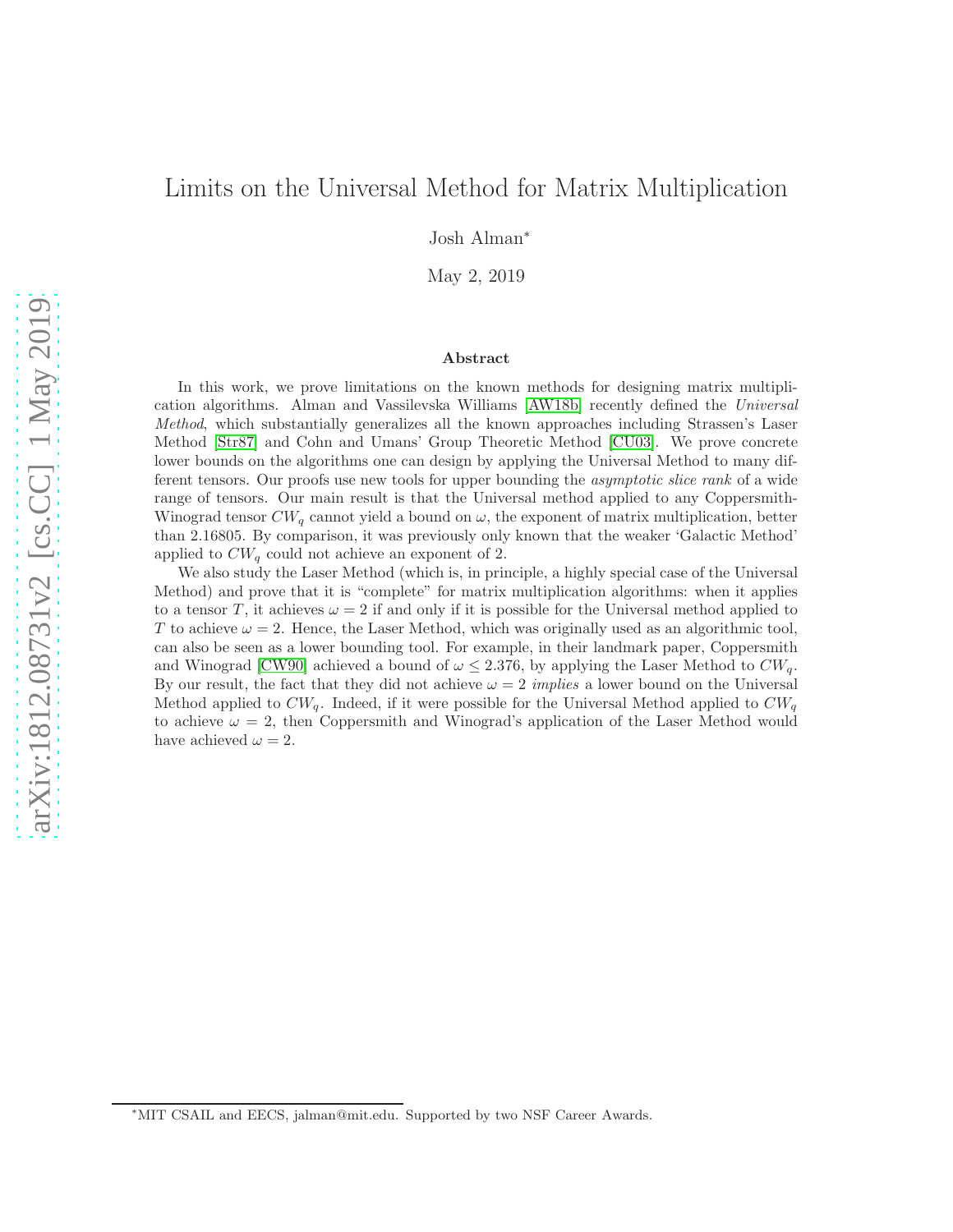# 1 Introduction

One of the biggest open questions in computer science asks how quickly one can multiply two matrices. Progress on this problems is measured by giving bounds on  $\omega$ , the *exponent of matrix* multiplication, defined as the smallest real number such that two  $n \times n$  matrices over a field can be multiplied using  $n^{\omega+o(1)}$  field operations. Since Strassen's breakthrough algorithm [\[Str69\]](#page-23-2) showing that  $\omega \leq \log_2(7) \approx 2.81$ , there has been a long line of work, resulting in the current best bound of  $\omega \leq 2.3729$  [Will2, [LG14\]](#page-23-3), and it is popularly conjectured that  $\omega = 2$ .

The key to Strassen's algorithm is an algebraic identity showing how  $2 \times 2 \times 2$  matrix multiplication can be computed surprisingly efficiently (in particular, Strassen showed that the  $2\times2\times2$  matrix multiplication tensor has rank at most 7; see Section [3](#page-7-0) for precise definitions). Arguing about the ranks of larger matrix multiplication tensors has proven to be quite difficult – in fact, even the rank of the  $3 \times 3 \times 3$  matrix multiplication tensor isn't currently known. Progress on bounding  $\omega$ since Strassen's algorithm has thus taken the following approach: Pick a tensor (trilinear form)  $T$ , typically not a matrix multiplication tensor, such that

- Powers  $T^{\otimes n}$  of T can be efficiently computed (i.e. T has low asymptotic rank), and
- $\bullet$  T is useful for performing matrix multiplication, since large matrix multiplication tensors can be 'embedded' within powers of T.

Combined, these give an upper bound on the rank of matrix multiplication itself, and hence  $\omega$ .

The most general type of embedding which is known to preserve the ranks of tensors as required for the above approach is a degeneration. In [\[AW18b\]](#page-22-0), the author and Vassilevska Williams called this method of taking a tensor T and finding the best possible degeneration of powers  $T^{\otimes n}$  into matrix multiplication tensors the Universal Method applied to T, and the best bound on  $\omega$  which can be proved in this way is written  $\omega_u(T)$ . They also defined two weaker methods: the Galactic Method applied to  $T$ , in which the 'embedding' must be a more restrictive monomial degeneration, resulting in the bound  $\omega_q(T)$  on  $\omega$ , and the Solar Method applied to T, in which the 'embedding' must be an even more restrictive *zeroing out*, resulting in the bound  $\omega_s(T)$  on  $\omega$ . Since monomial degenerations and zeroing outs are successively more restrictive types of degenerations, we have that for all tensors  $T$ ,

$$
\omega \le \omega_u(T) \le \omega_g(T) \le \omega_s(T).
$$

These methods are very general; there are no known methods for computing  $\omega_u(T)$ ,  $\omega_q(T)$ , or  $\omega_s(T)$  for a given tensor T, and these quantities are even unknown for very well-studied tensors T. The two main approaches to designing matrix multiplication algorithms are the Laser Method of Strassen [\[Str87\]](#page-24-0) and the Group-Theoretic Method of Cohn and Umans [\[CU03\]](#page-23-0). Both of these approaches show how to give upper bounds on  $\omega_s(T)$  for particular structured tensors T (and hence upper bound  $\omega$  itself). In other words, they both give ways to find zeroing outs of tensors into matrix multiplication tensors, but not necessarily the best zeroing outs. In fact, it is known that the Laser Method does not always give the best zeroing out for a particular tensor  $T$ , since the improvements from [\[CW90\]](#page-23-1) to later works [\[DS13,](#page-23-4) [Wil12,](#page-24-1) [LG14\]](#page-23-3) can be seen as giving slight improvements to the Laser Method to find better and better zeroing outs<sup>[1](#page-1-0)</sup>. The Group-Theoretic Method, like the Solar Method, is very general, and it is not clear how to optimally apply it to a particular group or family of groups.

All of the improvements on bounding  $\omega$  for the past 30+ years have come from studying the Coppersmith-Winograd family of tensors  $\{CW_q\}_{q\in\mathbb{N}}$ . The Laser Method applied to powers of  $CW_5$ 

<span id="page-1-0"></span><sup>&</sup>lt;sup>1</sup>These works apply the Laser Method to higher powers of the tensor  $T = CW_q$ , a technique which is still captured by the Solar Method.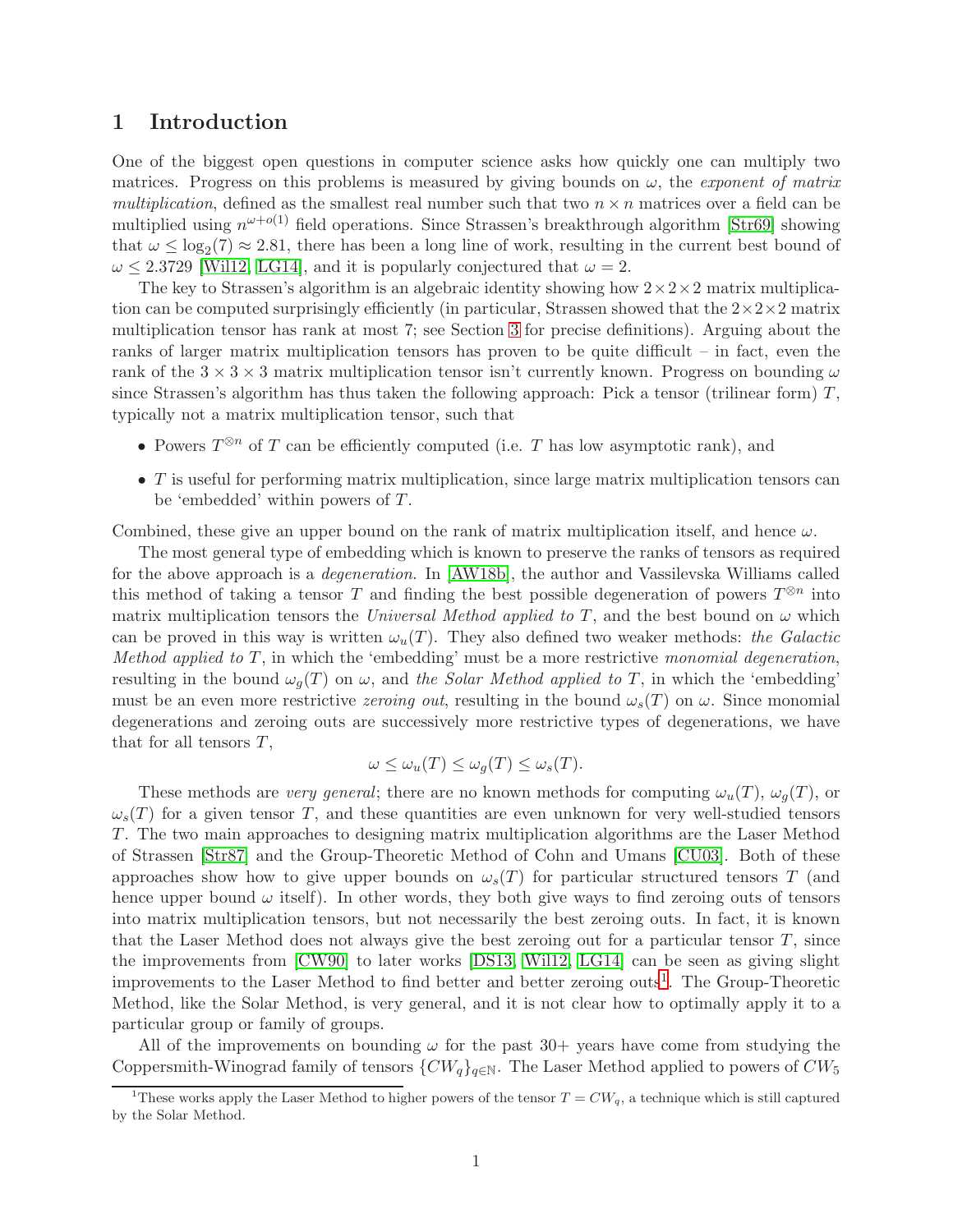gives the bound  $\omega_s$  (CW<sub>5</sub>)  $\leq$  2.3729. The Group-Theoretic Method can also prove the best known bound  $\omega \leq 2.3729$ , by simulating the Laser Method analysis of  $CW_q$  (see e.g. [\[AW18a\]](#page-22-1) for more details). Despite a long line of work on matrix multiplication, there are no known tensors<sup>[2](#page-2-0)</sup> which seem to come close to achieving the bounds one can obtain using  $CW_q$ . This leads to the first main question of this paper:

<span id="page-2-1"></span>Question 1.1. How much can we improve our bound on  $\omega$  using a more clever analysis of the Coppersmith-Winograd tensor?

The author and Vassilevska Williams [\[AW18b\]](#page-22-0) addressed this question by showing that there is a constant  $c > 2$  so that for all  $q$ ,  $\omega_q(CW_q) > c$ . In other words, the Galactic Method (monomial degenerations) cannot be used with  $CW_q$  to prove  $\omega = 2$ . However, this leaves open a number of important questions: How close to 2 can we get using monomial degenerations; could it be that  $\omega_q(CW_q) \leq 2.1$ ? Perhaps more importantly, what if we are allowed to use arbitrary degenerations; could it be that  $\omega_u(CW_q) \leq 2.1$ , or even  $\omega_u(CW_q) = 2$ ?

The second main question of this paper concerns the Laser Method. The Laser Method upper bounds  $\omega_s(T)$  for any tensor T with certain structure (which we describe in detail in Section [6\)](#page-20-0), and has led to every improvement on  $\omega$  since its introduction by Strassen [\[Str87\]](#page-24-0).

<span id="page-2-2"></span>**Question 1.2.** When the Laser Method applies to a tensor  $T$ , how close does it come to optimally analyzing T?

As discussed, we know the Laser Method does not always give a tight bound on  $\omega_s(T)$ . For instance, Coppersmith-Winograd [\[CW90\]](#page-23-1) applied the Laser Method to  $CW_q$  to prove  $\omega_s(CW_q) \leq$ 2.376, and then later work [\[DS13,](#page-23-4) [Wil12,](#page-24-1) [LG14\]](#page-23-3) analyzed higher and higher powers of  $CW_q$  to show  $\omega_s(CW_q) \leq 2.373$ . Ambainis, Filmus and Le Gall [\[AFLG15\]](#page-22-2) showed that analyzing higher and higher powers of  $CW_q$  itself with the Laser Method cannot yield an upper bound better than  $\omega_s(CW_q) \leq 2.3725$ . What about for other tensors? Could there be a tensor such that applying the Laser Method to T yields  $\omega_s(T) \leq c$  for some  $c > 2$ , but applying the Laser Method to high powers  $T^{\otimes n}$  of T yields  $\omega_s(T) = 2$ ? Could applying an entirely different method to such a T, using arbitrary degenerations and not just zeroing outs, show that  $\omega_u(T) = 2$ ?

### 1.1 Our Results

We give strong resolutions to both Question [1.1](#page-2-1) and Question [1.2.](#page-2-2)

Universal Method Lower Bounds To resolve Question [1.1,](#page-2-1) we prove a new lower bound for the Coppersmith-Winograd tensor:

<span id="page-2-3"></span>**Theorem 1.3.**  $\omega_u(CW_q) \geq 2.16805$  for all q.

In other words, no analysis of  $CW_q$ , using any techniques within the Universal Method, can prove a bound on  $\omega$  better than 2.16805. This generalizes the main result of [\[AW18b\]](#page-22-0) from the Galactic method to the *Universal* method, and gives a more concrete lower bound, increasing the bound from 'a constant greater than 2' to 2.16805. We also give stronger lower bounds for particular tensors in the family. For instance, for the specific tensor  $CW_5$  which yields the current best bound on  $\omega$ , we show  $\omega_u(CW_5) \geq 2.21912...$ 

<span id="page-2-0"></span><sup>&</sup>lt;sup>2</sup>The author and Vassilevska Williams [\[AW18b\]](#page-22-0) study a generalization of  $CW_q$  which can tie the best known bound, but its analysis is identical to that of  $CW_q$ . Our lower bounds in this paper will apply equally well to this generalized class as to  $CW_q$  itself.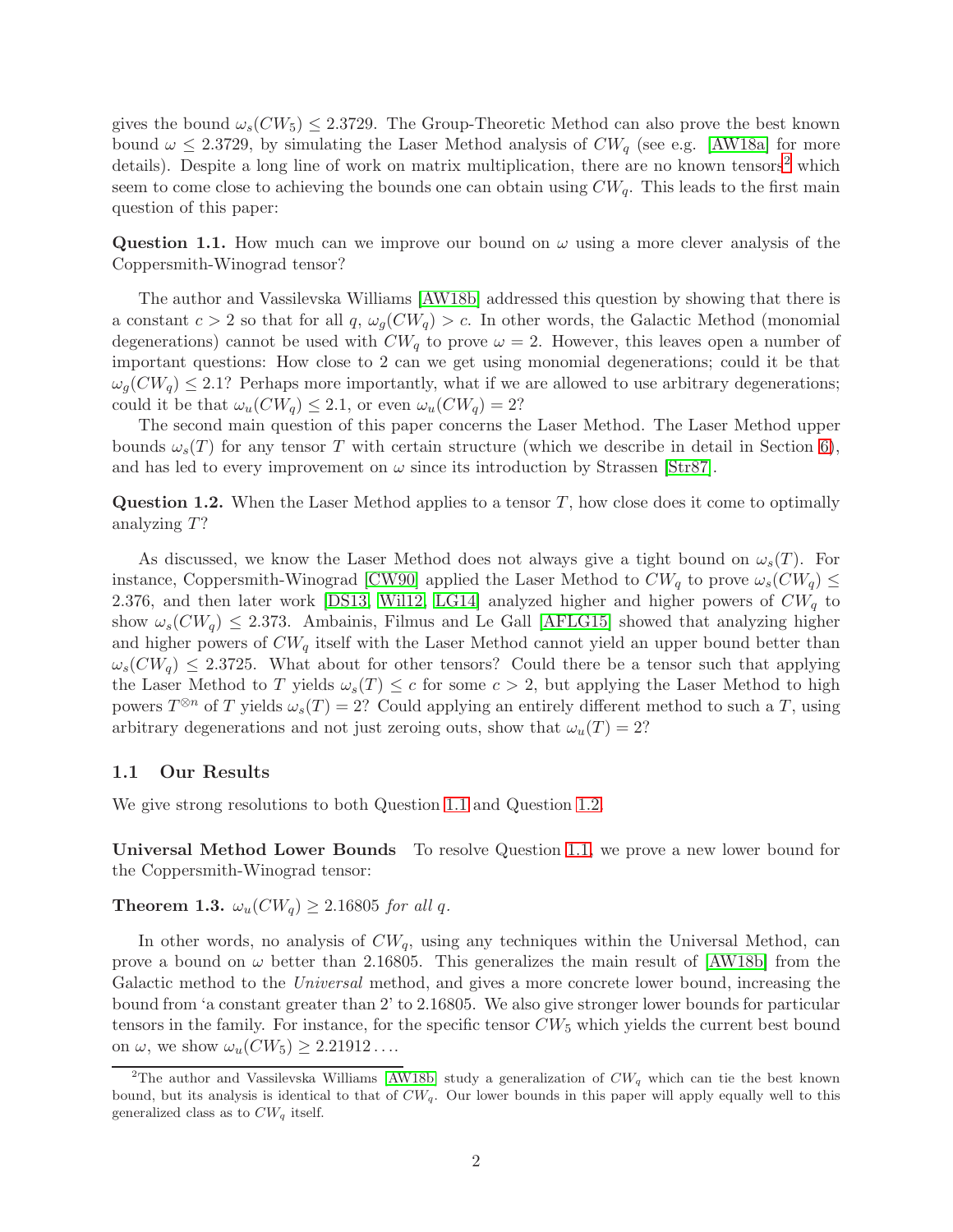Our proof of Theorem [1.3](#page-2-3) proceeds by upper bounding  $\tilde{S}(CW_q)$ , the asymptotic slice rank of  $CW_q$ . The slice rank of a tensor, denoted  $S(T)$ , was first introduced by Blasiak et al. [\[BCC](#page-22-3)+17] in the context of lower bounds against the Group-Theoretic Method. In order to study degenerations of powers of tensors, rather than just tensors themselves, we need to study an asymptotic version of slice rank,  $S$ . This is important since the slice rank of a product of two tensors can be greater than the product of their slice ranks, and as we will show,  $S(CW_q^{\otimes n})$  is much greater than  $S(CW_q)^n$  for big enough  $n$ .

We will give three different tools for proving upper bounds on  $\tilde{S}(T)$  for many different tensors T. These, combined with the known connection, that upper bounds on the slice rank of T yield lower bounds on  $\omega_u(T)$ , will imply our lower bound for  $CW_q$  as well as many other tensors of interest, including: the same lower bound  $\omega_u(CW_{q,\sigma}) \geq 2.16805$  for any generalized Coppersmith-Winograd tensor  $CW_{q,\sigma}$  as introduced in [\[AW18b\]](#page-22-0), a similar lower bound for  $cw_{q,\sigma}$ , the generalized 'simple' Coppersmith-Winograd tensor missing its 'corner terms', and a lower bound for  $T_q$ , the structural tensor of the cyclic group  $C_q$ , matching the lower bounds obtained by [\[AW18a,](#page-22-1) [BCC](#page-22-3)<sup>+</sup>17]. In Section [5](#page-16-0) we give tables of our precise lower bounds for these and other tensors.

The Galactic Method lower bounds of [\[AW18b\]](#page-22-0) were proved by introducing a suite of tools for giving upper bounds on  $I(T)$ , the *asymptotic independence number* (sometimes also called the 'galactic subrank' or the 'monomial degeneration subrank') for many tensors  $T$ . We will show that our new tools are able to prove at least as high a lower bound on  $S(T)$  as the tools of [\[AW18b\]](#page-22-0) can prove on  $I(T)$ . We thus show that all of those previously known Galactic Method lower bounds hold for the Universal Method as well.

We also show how our slice rank lower bounds can be used to study other properties of tensors. Coppersmith and Winograd [\[CW90\]](#page-23-1) introduced the notion of the value  $V_\tau(T)$  of a tensor T, which is useful when applying the Laser Method to a larger tensor  $T'$  which contains  $T$  as a subtensor. We show how our slice rank lower bounding tools yield a tight upper bound on the value of  $t_{112}$ , the notorious subtensor of  $CW_q^{\otimes 2}$  which arises when applying the Laser Method to powers of  $CW_q$ . Although the value  $V_\tau(t_{112})$  appears in every analysis of  $CW_q$  since [\[CW90\]](#page-23-1), including [\[DS13,](#page-23-4) [Wil12,](#page-24-1) [LG14,](#page-23-3) [LG12,](#page-23-5) [GU18\]](#page-23-6), the best lower bound on it has not improved since [\[CW90\]](#page-23-1), and our new upper bound here helps explain why. See Sections [3.5](#page-9-0) and [5.4](#page-19-0) for more details.

We briefly note that our lower bound of  $2.16805 > 2 + \frac{1}{6}$  in Theorem [1.3](#page-2-3) may be significant when compared to the recent algorithm of Cohen, Lee and Song [\[CLS18\]](#page-23-7) which solves *n*-variable linear programs in time about  $O(n^{\omega} + n^{2+1/6}).$ 

**The Laser Method is "Complete"** We also show that for a wide class of tensors  $T$ , including  $CW_q$ ,  $cw_q$ ,  $T_q$ , and all the other tensors we study in Section [5,](#page-16-0) our tools are tight, meaning they not only give an upper bound on  $\tilde{S}(T)$ , but they also give a matching lower bound. Hence, for these tensors T, no better lower bound on  $\omega_u(T)$  is possible by arguing only about  $S(T)$ .

The tensors we prove this for are what we call *laser-ready* tensors – tensors to which the Laser Method (as used by [\[CW90\]](#page-23-1) on  $CW_q$ ) applies; see Definition [6.1](#page-20-1) for the precise definition. Tensors need certain structure to be laser-ready, but tensors T with this structure are essentially the only ones for which successful techniques for upper bounding  $\omega_u(T)$  are known. In fact, every recordholding tensor in the history of matrix multiplication algorithm design has been laser-ready.

We show that for any laser-ready tensor  $T$ , the Laser Method can be used to construct a degeneration from  $T^{\otimes n}$  to an independent tensor of size  $\Lambda^{n-o(n)}$ , where  $\Lambda$  is the upper bound on  $\tilde{S}(T)$  implied by one of our tools, Theorem [4.4.](#page-13-0) Combined, these imply that  $\tilde{S}(T) = \Lambda$ , showing that the lower bound from Theorem [4.4](#page-13-0) is tight. This gives an intriguing answer to Question [1.2:](#page-2-2)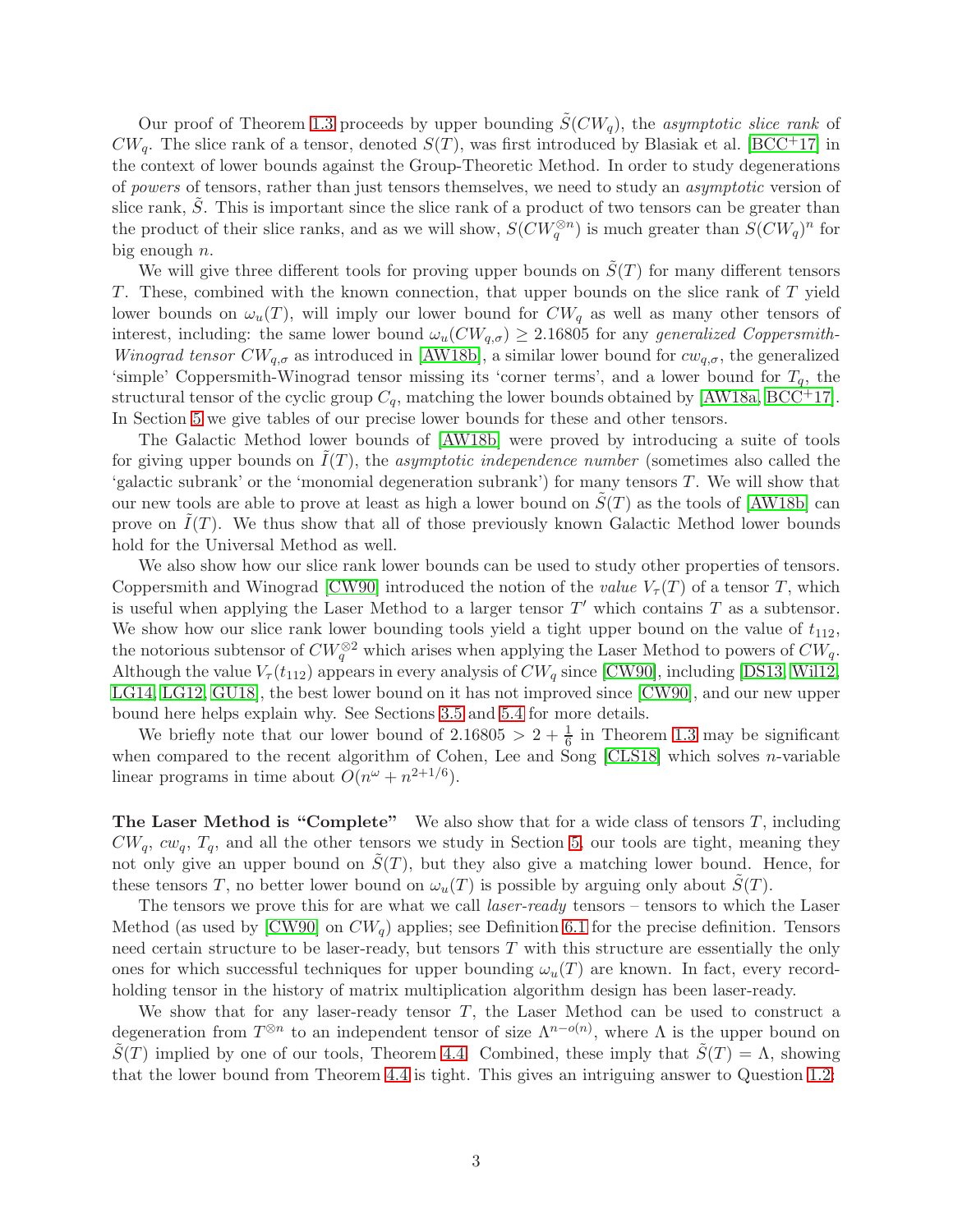<span id="page-4-0"></span>**Theorem 1.4.** If T is a laser-ready tensor, and the Laser Method applied to T yields the bound  $\omega_u(T) \leq c$  for some  $c > 2$ , then  $\omega_u(T) > 2$ .

To reiterate: If  $T$  is any tensor to which the Laser Method applies (as in Definition [6.1\)](#page-20-1), and the Laser Method does not yield  $\omega = 2$  when applied to T, then in fact  $\omega_u(T) > 2$ , and even the substantially more general Universal method applied to T cannot yield  $\omega = 2$ . Hence, the Laser Method, which was originally used as an algorithmic tool, can also be seen as a lower bounding tool. Conversely, Theorem [1.4](#page-4-0) shows that the Laser Method is "complete", in the sense that it cannot yield a bound on  $\omega$  worse than 2 when applied to a tensor which is able to prove  $\omega = 2$ .

Theorem [1.4](#page-4-0) explains and generalizes a number of phenomena:

- The fact that Coppersmith-Winograd [\[CW90\]](#page-23-1) applied the Laser method to the tensor  $CW_q$ and achieved an upper bound greater than 2 on  $\omega$  *implies that*  $\omega_u(CW_q) > 2$ , and no *arbitrary* degeneration of powers of  $CW_q$  can yield  $\omega = 2$ .
- As mentioned above, it is known that applying the Laser method to higher and higher powers of a tensor T can successively improve the resulting upper bound on  $\omega$ . Theorem [1.4](#page-4-0) shows that if the Laser method applied to the first power of any tensor T did not yield  $\omega = 2$ , then this sequence of Laser method applications (which is a special case of the Universal method) must converge to a value greater than 2 as well. This generalizes the result of Ambainis, Filmus and Le Gall [\[AFLG15\]](#page-22-2), who proved this about applying the Laser Method to higher and higher powers of the specific tensor  $T = CW_q$ .
- Our result also generalizes the result of Kleinberg, Speyer and Sawin [\[KSS18\]](#page-23-8), where it was shown that (what can be seen as) the Laser method achieves a tight lower bound on  $\tilde{S}(T_q^{lower})$ , matching the upper bound of Blasiak et al. [\[BCC](#page-22-3)<sup>+</sup>17]. Indeed,  $T_q^{lower}$ , the lower triangular part of  $T_q$ , is a laser-ready tensor.

Our proof of Theorem [1.4](#page-4-0) also sheds light on a notion related to the asymptotic slice rank  $\tilde{S}(T)$ of a tensor T, called the *asymptotic subrank*  $\tilde{Q}(T)$  of T.  $\tilde{Q}$  is a "dual" notion of asymptotic rank, and it is important in the definition of Strassen's asymptotic spectrum of tensors [\[Str87\]](#page-24-0).

It is not hard to see (and follows, for instance, from Propositions [3.3](#page-10-0) and [3.4](#page-10-1) below) that  $\tilde{Q}(T) \leq \tilde{S}(T)$  for all tensors T. However, there are no known separations between the two notions; whether there exists a tensor T such that  $\tilde{Q}(T) < \tilde{S}(T)$  is an open question. As a Corollary of Theorem [1.4,](#page-4-0) we prove:

# <span id="page-4-1"></span>**Corollary 1.5.** Every laser-ready tensor T has  $\tilde{Q}(T) = \tilde{S}(T)$ .

Since, as discussed above, almost all of the most-studied tensors are laser-ready, this might help explain why we have been unable to separate the two notions.

#### 1.2 Other Related Work

Probabilistic Tensors and Support Rank Cohn and Umans [\[CU13\]](#page-23-9) introduced the notion of the *support rank* of tensors, and showed that upper bounds on the support rank of matrix multiplication tensors can be used to design faster Boolean matrix multiplication algorithms. Recently, Karppa and Kaski [\[KK19\]](#page-23-10) used 'probabilistic tensors' as another way to design Boolean matrix multiplication algorithms.

In fact, our tools for proving asymptotic slice rank upper bounds can be used to prove lower bounds on these approaches as well. For instance, our results imply that finding a 'weighted' matrix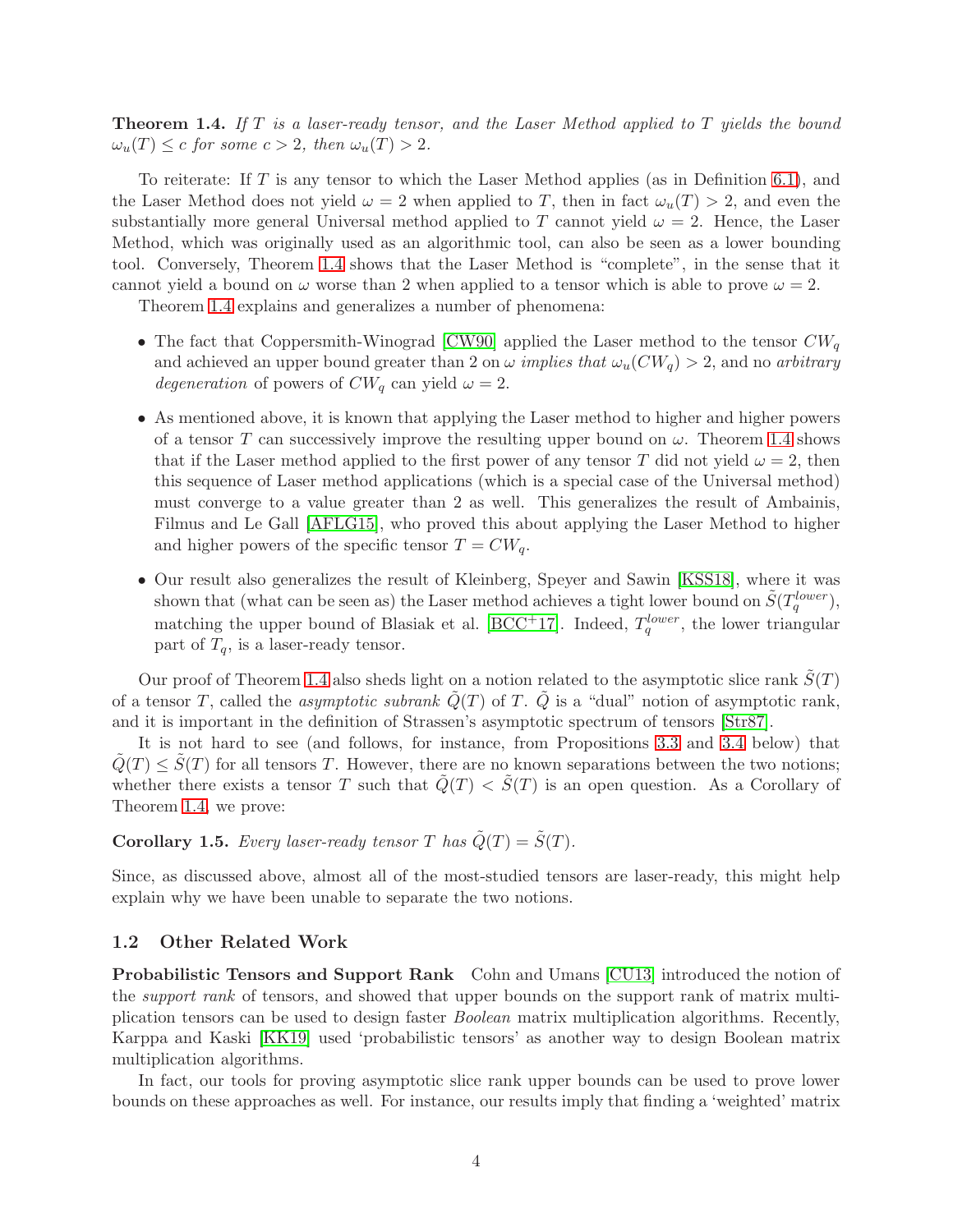multiplication tensor as a degeneration of a power of  $CW_q$  (in order to prove a support rank upper bound) cannot result in a better exponent for Boolean matrix multiplication than 2.16805.

This is because 'weighted' matrix multiplication tensors can degenerate into independent tensors just as large as their unweighted counterparts. Similarly, if a probabilistic tensor  $\mathcal T$  is degenerated into a (probabilistic) matrix multiplication tensor, Karppa and Kaski show that this gives a corresponding support rank expression for matrix multiplication as well, and so upper bounds on  $S(T)$ for any T in the support of  $\mathcal T$  also result in lower bounds on this approach.

Concurrent Work Christandl, Vrana and Zuiddam [\[CVZ18a\]](#page-23-11) independently proved some of the same lower bounds on  $\omega_u$  as us, including Theorem [1.3.](#page-2-3) Although we achieve the same upper bounds on  $\omega_u(T)$  for a number of tensors, our techniques seem different: we use simple combinatorial tools generalizing those from our prior work [\[AW18b\]](#page-22-0), while their bounds use the seemingly more complicated machinery of Strassen's asymptotic spectrum of tensors [\[Str91\]](#page-24-2). They thus phrase their results in terms of the asymptotic subrank  $Q(T)$  of tensors rather than the asymptotic slice rank  $\tilde{S}(T)$ , and the fact that their bounds are often the same as ours is related to the fact we prove, in Corollary [1.5,](#page-4-1) that  $\tilde{Q}(T) = \tilde{S}(T)$  for all of the tensors we study; see the bottom of Section [3.6](#page-9-1) for a more technical discussion of the differences between the two notions. Our other results and applications of our techniques are, as far as we know, entirely new, including our matching lower bounds for  $\tilde{S}(CW_a)$ ,  $\tilde{S}(cw_a)$ , and  $\tilde{S}(T_a)$ , bounding the value  $V_\tau(T)$  of tensors, and all our results about the completeness of the Laser Method. By comparison, their 'irreversibility' approach only seems to upper bound  $\omega_u(T)$  itself.

### 1.3 Outline

In Section [2](#page-5-0) we give an overview of the proofs of our main results. In Section [3](#page-7-0) we introduce all the concepts and notation related to tensors which will be used throughout the paper. In particular, in Subsection [3.6](#page-9-1) we introduce the relevant notions and basic properties related to slice rank. In Section [4](#page-12-0) we present the proofs of our new lower bounding tools for asymptotic slice rank. In Section [5](#page-16-0) we apply these tools to a number of tensors of interest including  $CW_q$ . Finally, in Section [6,](#page-20-0) we define and discuss the "completeness" of the Laser method.

# <span id="page-5-0"></span>2 Proof Overview

We give a brief overview of the techniques we use to prove our main results, Theorems [1.3](#page-2-3) and [1.4.](#page-4-0) All the technical terms we refer to here will be precisely defined in Section [3.](#page-7-0)

Section [3.6:](#page-9-1) Asymptotic Slice Rank and its Connection with Matrix Multiplication The tensors we study are 3-tensors, which can be seen as trilinear forms over three sets  $X, Y, Z$  of formal variables. The slice rank  $S(T)$  of a tensor T is a measure of the complexity of T, analogous to the rank of a matrix. In this paper we study the *asymptotic slice rank*  $S(T)$  of tensors  $T$ :

$$
\tilde{S}(T) := \limsup_{n \in \mathbb{N}} S(T^{\otimes n})^{1/n}.
$$

 $\tilde{S}$  satisfies two key properties:

1. Degenerations cannot increase the asymptotic slice rank of a tensor. In other words, if A degenerates to B, then  $\tilde{S}(B) \leq \tilde{S}(A)$ .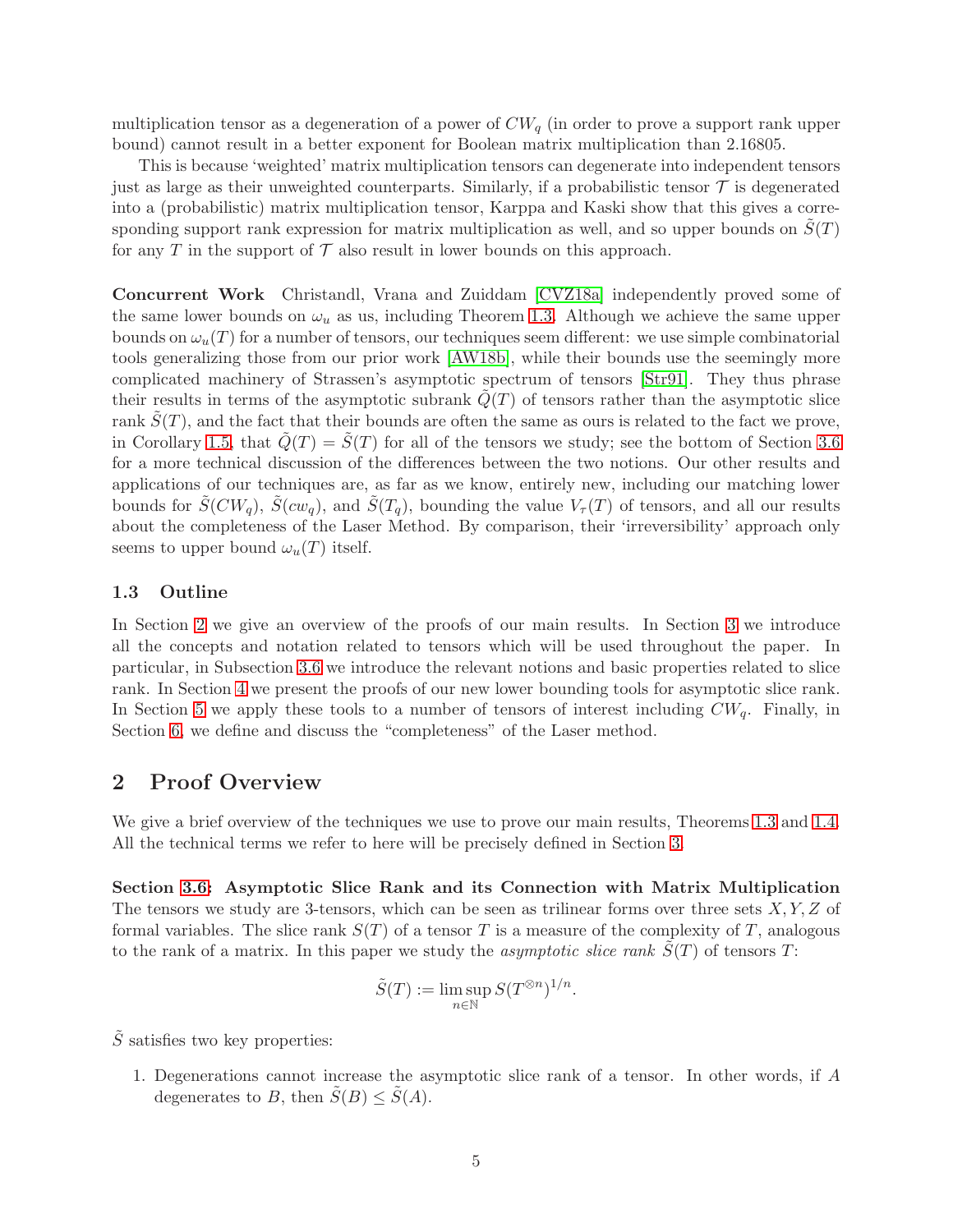2. Matrix multiplication tensors have high asymptotic slice rank.

This means that if a certain tensor T has a small value of  $\omega_u(T)$ , or in other words, powers  $T^{\otimes n}$ can degenerate into large matrix multiplication tensors, then  $T$  itself must have large asymptotic slice rank. Hence, in order to lower bound  $\omega_u(T)$ , it suffices to upper bound  $S(T)$ .

Section [4:](#page-12-0) Tools for Upper Bounding Asymptotic Slice Rank In general, bounding  $\tilde{S}(T)$ for a tensor T can be much more difficult than bounding  $S(T)$ . This is because S can be supermultiplicative, i.e. there are tensors A and B such that  $S(A) \cdot S(B) \ll S(A \otimes B)$ . Indeed, we will show that  $\tilde{S}(T) > S(T)$  for many tensors T of interest, including  $T = CW_q$ .

We will give three new tools for upper bounding  $S(T)$  for many tensors T. Each applies to tensors with different properties:

- Theorem [4.2:](#page-13-1) If T is over  $X, Y, Z$ , then it is straightforward to see that if one of the variable sets is not too large, then  $\tilde{S}(T)$  must be small:  $\tilde{S}(T) \le \min\{|X|, |Y|, |Z|\}$ . In this first tool, we show how if T can be written as a sum  $T = T_1 + \cdots + T_k$  of a few tensors, and each  $T_i$ does not have many of one type of variable, then we can still derive an upper bound on  $S(T)$ .
- Theorem [4.4:](#page-13-0) The second tool concerns partitions of the variable sets  $X, Y, Z$ . It shows that if  $\tilde{S}(T)$  is large, then there is a probability distribution on the blocks of T (subtensors corresponding to a choice of one part from each of the three partitions) so that the total probability mass assigned to each part of each partition is proportional to its size. Loosely, this means that  $T$  must have many different 'symmetries', no matter how its variables are partitioned.
- Theorem [4.8:](#page-15-0) Typically, for tensors A and B, even if  $\tilde{S}(A)$  and  $\tilde{S}(B)$  are 'small', it may still be the case that  $\tilde{S}(A+B)$  is large. This third tool shows that if A has an additional property, then one can still bound  $\tilde{S}(A + B)$ . Roughly, the property that A must satisfy is that not only is  $S(A)$  small, but a related notion called the 'x-rank' of A must also be small.

In particular, we will remark that our three tools for bounding  $S(T)$  strictly generalize similar tools introduced by [\[AW18b\]](#page-22-0) for bounding  $\tilde{I}(T)$ . Hence, we generalize their results bounding  $\omega_g(T)$ for various tensors T to bounds on  $\omega_u(T)$ .

Section [5:](#page-16-0) Universal Method Lower Bounds We apply our tools to prove upper bounds on  $S(T)$ , and hence lower bounds on  $\omega_u(T)$ , for a number of tensors T of interest. To prove Theorem [1.3,](#page-2-3) we show that all three tools can be applied to  $CW_q$ . We also apply our tools to many other tensors of interest including the generalized Coppersmith-Winograd tensors  $CW_{q,\sigma}$ , the generalized small Coppersmith-Winograd tensors  $cw_{q,\sigma}$ , the structural tensor  $T_q$  of the cyclic group  $C_q$  as well as its 'lower triangular version'  $T_q^{lower}$ , and the subtensor  $t_{112}$  of  $CW_q^{\otimes 2}$  which arises in [\[CW90,](#page-23-1) [DS13,](#page-23-4) [Wil12,](#page-24-1) [LG14,](#page-23-3) [LG12,](#page-23-5) [GU18\]](#page-23-6). Throughout Section [5](#page-16-0) we give many tables of concrete lower bounds that we prove for the tensors in all these different families.

Section [6:](#page-20-0) "Completeness" of the Laser Method Finally, we study the Laser Method. The Laser Method applied to a tensor T shows that powers  $T^{\otimes n}$  can zero out into large matrix multiplication tensors. Using the properties of  $\tilde{S}$  that we prove in Section [3.6,](#page-9-1) we will show that the Laser Method can also be applied to a tensor T to prove a lower bound on  $S(T)$ . (More precisely, it actually proves a lower bound on  $Q(T)$ , the *asymptotic subrank of T*, which in turn lower bounds  $S(T)$ ).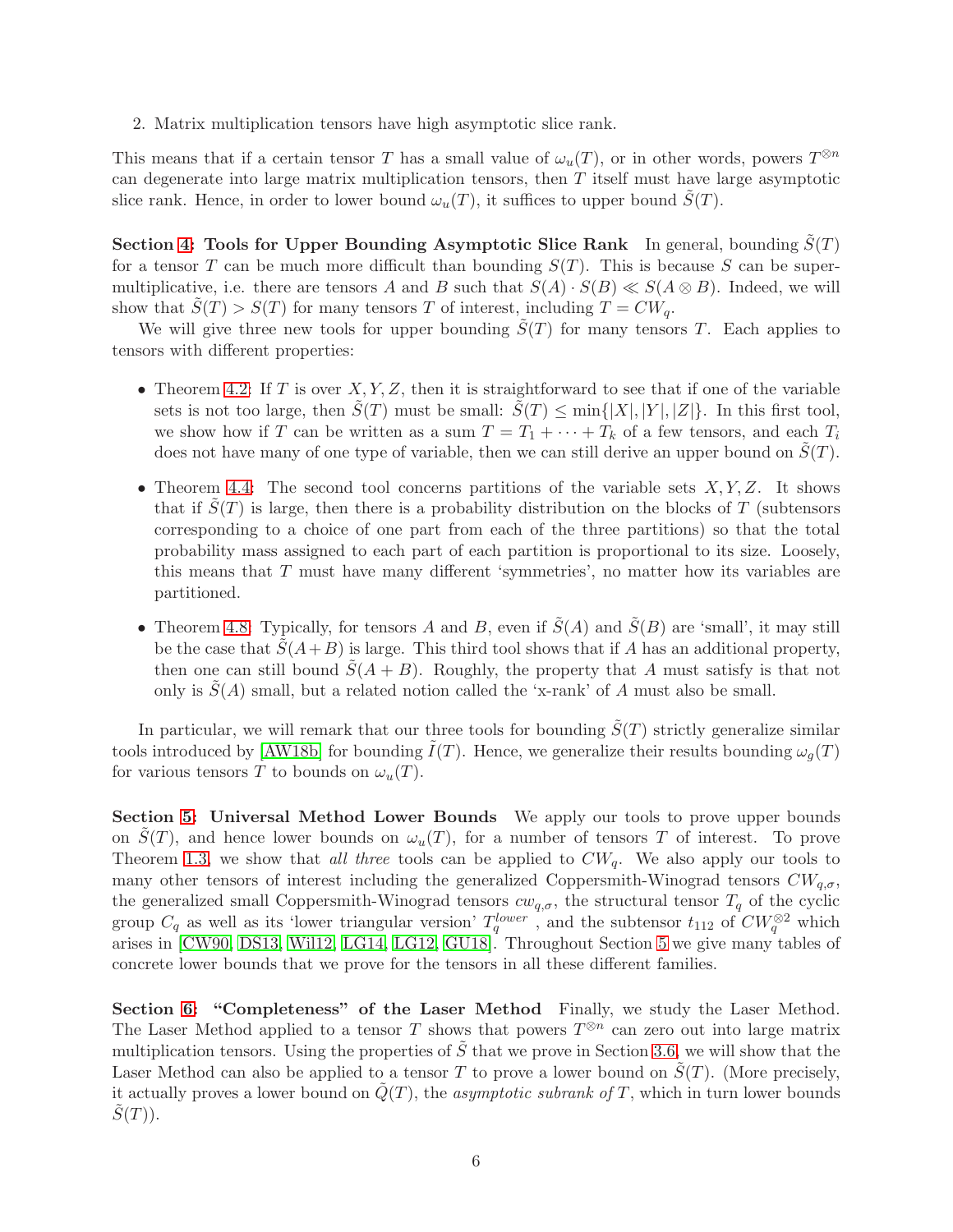We prove Theorem [1.4](#page-4-0) by combining this construction with Theorem [4.4,](#page-13-0) one of our tools for upper bounding  $S(T)$ . Intuitively, both Theorem [4.4](#page-13-0) and the Laser Method are concerned with probability distributions on blocks of a tensor, and both involve counting the number of variables in powers  $T^{\otimes n}$  that are consistent with these distributions. We use this intuition to show that the upper bound given by Theorem [4.4](#page-13-0) is equal to the lower bound given by the Laser Method.

### <span id="page-7-0"></span>3 Preliminaries

We begin by introducing the relevant notions and notation related to tensors and matrix multiplication. We will use the same notation introduced in [\[AW18b,](#page-22-0) Section 3], and readers familiar with that paper may skip to Subsection [3.5.](#page-9-0)

#### 3.1 Tensor Basics

For sets  $X = \{x_1, \ldots, x_q\}, Y = \{y_1, \ldots, y_r\}, \text{ and } Z = \{z_1, \ldots, z_s\}$  of formal variables, a tensor over  $X, Y, Z$  is a trilinear form

$$
T = \sum_{x_i \in X, y_j \in Y, z_k \in Z} \alpha_{ijk} x_i y_j z_k,
$$

where the  $\alpha_{ijk}$  coefficients come from an underlying field F. The terms, which we write as  $x_iy_jz_k$ , are sometimes written as  $x_i \otimes y_j \otimes z_k$  in the literature. We say T is minimal for X, Y, Z if, for each  $x_i \in X$ , there is a term involving  $x_i$  with a nonzero coefficient in T, and similarly for Y and Z (i.e. T can't be seen as a tensor over a strict subset of the variables). We say that two tensors  $T_1, T_2$ are *isomorphic*, written  $T_1 \simeq T_2$ , if they are equal up to renaming variables.

If  $T_1$  is a tensor over  $X_1, Y_1, Z_1$ , and  $T_2$  is a tensor over  $X_2, Y_2, Z_2$ , then the tensor product  $T_1 \otimes T_2$ is a tensor over  $X_1 \times X_2, Y_1 \times Y_2, Z_1 \times Z_2$  such that, for any  $(x_1, x_2) \in X_1 \times X_2, (y_1, y_2) \in Y_1 \times Y_2$ , and  $(z_1, z_2) \in Z_1 \times Z_2$ , the coefficient of  $(x_1, x_2)(y_1, y_2)(z_1, z_2)$  in  $T_1 \otimes T_2$  is the product of the coefficient of  $x_1y_1z_1$  in  $T_1$ , and the coefficient of  $x_2y_2z_2$  in  $T_2$ . For any tensor T and positive integer n, the tensor power  $T^{\otimes n}$  is the tensor over  $X^n, Y^n, Z^n$  resulting from taking the tensor product of n copies of T.

If  $T_1$  is a tensor over  $X_1, Y_1, Z_1$ , and  $T_2$  is a tensor over  $X_2, Y_2, Z_2$ , then the *direct sum*  $T_1 \oplus T_2$ is a tensor over  $X_1 \sqcup X_2$ ,  $Y_1 \sqcup Y_2$ ,  $Z_1 \sqcup Z_2$  which results from forcing the variable sets to be disjoint (as in a normal disjoint union) and then summing the two tensors. For a nonnegative integer  $m$ and tensor T we write  $m \odot T$  for the disjoint sum of m copies of T.

#### 3.2 Tensor Rank

A tensor T has rank one if there are values  $a_i \in \mathbb{F}$  for each  $x_i \in X$ ,  $b_j \in \mathbb{F}$  for each  $y_j \in Y$ , and  $c_k \in \mathbb{F}$  for each  $z_k \in Z$ , such that the coefficient of  $x_i y_j z_k$  in T is  $a_i b_j c_k$ , or in other words,

$$
T = \sum_{x_i \in X, y_j \in Y, z_k \in Z} a_i b_j c_k \cdot x_i y_j z_k = \left(\sum_{x_i \in X} a_i x_i\right) \left(\sum_{y_j \in Y} b_j y_j\right) \left(\sum_{z_k \in Z} c_k z_k\right).
$$

The rank of a tensor T, denoted  $R(T)$ , is the smallest number of rank one tensors whose sum (summing the coefficient of each term individually) is  $T$ . It is not hard to see that for tensors  $T$  and positive integers n, we always have  $R(T^{\otimes n}) \leq R(T)^n$ , but for some tensors T of interest this inequality is not tight. We thus define the asymptotic rank of tensor T as  $\tilde{R}(T) := \liminf_{n \in \mathbb{N}} (R(T^{\otimes n}))^{1/n}$ .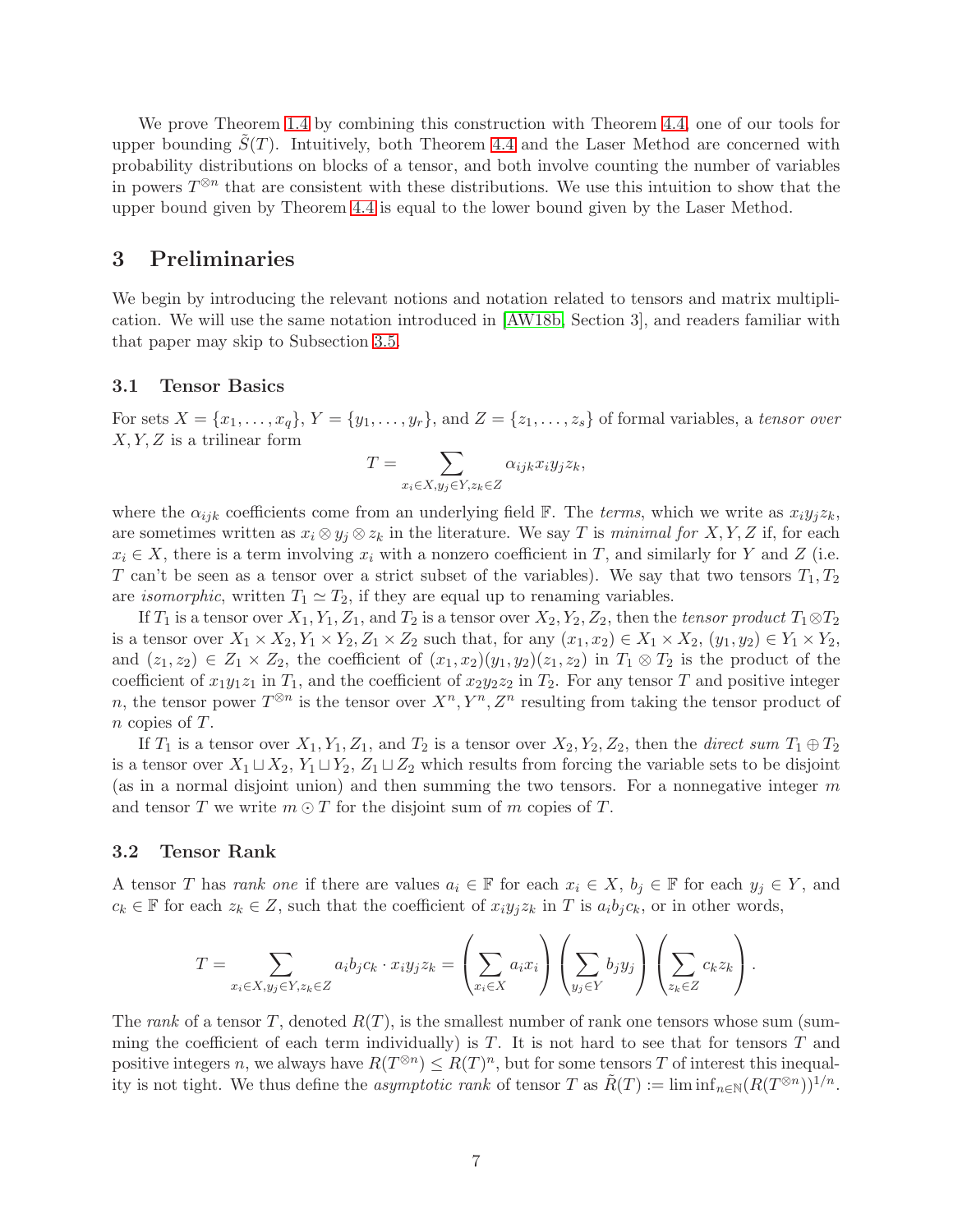### 3.3 Matrix Multiplication Tensors

For positive integers  $a, b, c$ , the matrix multiplication tensor  $\langle a, b, c \rangle$  is a tensor over  $\{x_{ij}\}_{i \in [a], j \in [b]}$ ,  $\{y_{jk}\}_{j\in[b],k\in[c]},\{z_{ki}\}_{k\in[c],i\in[a]}$  given by

$$
\langle a, b, c \rangle = \sum_{i=1}^{a} \sum_{j=1}^{b} \sum_{k=1}^{c} x_{ij} y_{jk} z_{ki}.
$$

It is not hard to verify that for positive integers  $a_1, a_2, b_1, b_2, c_1, c_2$ , we have  $\langle a_1, b_1, c_1 \rangle \otimes \langle a_2, b_2, c_2 \rangle \simeq$  $\langle a_1a_2, b_1b_2, c_1c_2 \rangle$ . The exponent of matrix multiplication, denoted  $\omega$ , is defined as

$$
\omega := \liminf_{a,b,c \in \mathbb{N}} 3 \log_{abc} (R(\langle a,b,c \rangle)).
$$

Because of the tensor product property above, we can alternatively define  $\omega$  in a number of ways:

$$
\omega = \liminf_{a,b,c \in \mathbb{N}} 3 \log_{abc} (\tilde{R}(\langle a,b,c \rangle)) = \liminf_{n \in \mathbb{N}} \log_n \tilde{R}(\langle n,n,n \rangle) = \log_2 (\tilde{R}(\langle 2,2,2 \rangle)).
$$

For instance, Strassen [\[Str69\]](#page-23-2) showed that  $R(\langle 2, 2, 2 \rangle) \leq 7$ , which implies that  $\omega \leq \log_2(7)$ .

### 3.4 Degenerations and the Universal Method

We now describe a very general way to transform from a tensor  $T_1$  over  $X_1, Y_1, Z_1$  to a tensor  $T_2$ over  $X_2, Y_2, Z_2$ . For a formal variable  $\lambda$ , pick maps  $\alpha: X_1 \times X_2 \to \mathbb{F}(\lambda)$ ,  $\beta: Y_1 \times Y_2 \to \mathbb{F}(\lambda)$ , and  $\gamma: Z_1 \times Z_2 \to \mathbb{F}(\lambda)$ , which map pairs of variables to polynomials in  $\lambda$ , and pick an integer h. Then, when you replace each  $x \in X_1$  with  $\sum_{x' \in X_2} \alpha(x, x')x'$ , each  $y \in Y_1$  with  $\sum_{y' \in Y_2} \beta(y, y')y'$ , and each  $z \in Z_1$  with  $\sum_{z' \in Z_2} \gamma(z, z')z'$ , in  $T_1$ , then the resulting tensor T' is a tensor over  $X_2, Y_2, Z_2$  with coefficients over  $\mathbb{F}(\lambda)$ . When T' is instead viewed as a polynomial in  $\lambda$  whose coefficients are tensors over  $X_2, Y_2, Z_2$  with coefficients in  $\mathbb{F}$ , it must be that  $T_2$  is the coefficient of  $\lambda^h$ , and the coefficient of  $\lambda^{h'}$  is 0 for all  $h' < h$ .

If such a transformation is possible, we say  $T_2$  is a *degeneration* of  $T_1$ . There are also two more restrictive types of degenerations:

- $T_2$  is a monomial degeneration of  $T_1$  if such a transformation is possible where the polynomials in the ranges of  $\alpha, \beta, \gamma$  have at most one monomial, and furthermore, for each  $x \in X_1$  there is at most one  $x' \in X_2$  such that  $\alpha(x, x') \neq 0$ , and similarly for  $\beta$  and  $\gamma$ .<sup>[3](#page-8-0)</sup>
- $T_2$  is a zeroing out of  $T_1$  if, in addition to the restrictions of a monomial degeneration, the ranges of  $\alpha, \beta, \gamma$  must be  $\{0, 1\}.$

Degenerations are useful in the context of matrix multiplication algorithms because degenerations cannot increase the rank of a tensor. In other words, if  $T_2$  is a degeneration of  $T_1$ , then  $R(T_2) \leq R(T_1)$  [\[Bin80\]](#page-23-12). It is often hard to bound the rank of matrix multiplication tensors directly, so all known approaches proceed by bounding the rank of a different tensor  $T$  and then showing that powers of T degenerate into matrix multiplication tensors.

<span id="page-8-0"></span><sup>3</sup> Some definitions of monomial degenerations do not have this second condition, or equivalently, consider a monomial degeneration to be a 'restriction' composed with what we defined here. The distinction is not important for this paper, but we give this definition since it captures Strassen's monomial degeneration from matrix multiplication tensors to independent tensors [\[Str86\]](#page-24-3) (see also Proposition [3.5](#page-10-2) below), and it is the notion that the prior work [\[AW18b\]](#page-22-0) proved lower bounds against.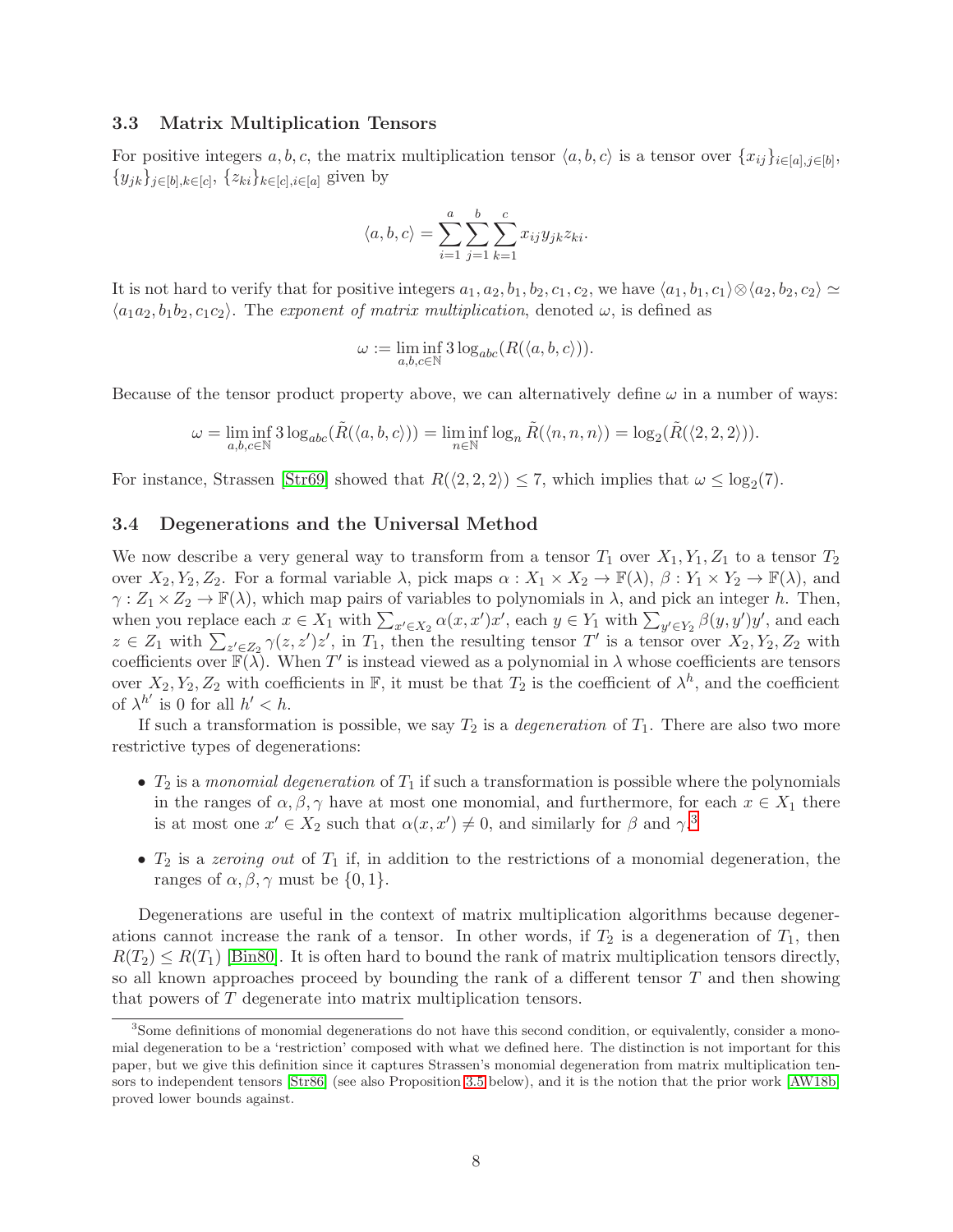More precisely, all known approaches fall within the following method, which we call the Uni*versal Method* [\[AW18b\]](#page-22-0) applied to a tensor T of asymptotic rank  $R = R(T)$ : Consider all positive integers n, and all ways to degenerate  $T^{\otimes n}$  into a disjoint sum  $\bigoplus_{i=1}^{m} \langle a_i, b_i, c_i \rangle$  of matrix multiplication tensors, resulting in an upper bound on  $\omega$  by the asymptotic sum inequality [\[Sch81\]](#page-23-13) of  $\sum_{i=1}^{m} (a_i b_i c_i)^{\omega/3} \leq R^n$ . Then,  $\omega_u(T)$ , the bound on  $\omega$  from the Universal Method applied to T, is the lim inf over all such n and degenerations, of the resulting upper bound on  $\omega$ .

In [\[AW18b\]](#page-22-0), two weaker versions of the Universal Method are also defined: the Galactic Method, in which the degeneration must be a monomial degeneration, resulting in a bound  $\omega_q(T)$ , and the Solar Method, in which the degeneration must be a zeroing out, resulting in a bound  $\omega_s(T)$ . To be clear, all three of these methods are very general, and we don't know the values of  $\omega_s(T)$ ,  $\omega_q(T)$ , or  $\omega_u(T)$  for almost any nontrivial tensors T. In fact, all the known approaches to bounding  $\omega$ proceed by giving upper bounds on  $\omega_s(T)$  for some carefully chosen tensors T; the most successful has been the Coppersmith-Winograd family of tensors  $T = CW_q$ , which has yielded all the best known bounds on  $\omega$  since the 80's [\[CW82,](#page-23-14) [DS13,](#page-23-4) [Wil12,](#page-24-1) [LG14\]](#page-23-3). Indeed, the two most successful approaches, the Laser Method [\[Str87\]](#page-24-0) and the Group-Theoretic Approach [\[CU03\]](#page-23-0) ultimately use zeroing outs of tensors. We refer the reader to [\[AW18b,](#page-22-0) Sections 3.3 and 3.4] for more details on these approaches and how they relate to the notions used here.

#### <span id="page-9-0"></span>3.5 Tensor Value

Coppersmith and Winograd [\[CW90\]](#page-23-1) defined the *value* of a tensor in their analysis of the  $CW_q$ tensor. For a tensor T, and any  $\tau \in [2/3, 1]$ , the  $\tau$ -value of T, denoted  $V_{\tau}(T)$ , is defined as follows: Consider all positive integers n, and all ways  $\sigma$  to degenerate  $T^{\otimes n}$  into a direct sum  $\bigoplus_{i=1}^{q(\sigma)} \langle a_i^{\sigma}, b_i^{\sigma}, c_i^{\sigma} \rangle$ of matrix multiplication tensors. Then,  $V_\tau(T)$  is given by

$$
V_{\tau}(T) := \limsup_{n,\sigma} \left( \sum_{i=1}^{q(\sigma)} (a_i^{\sigma} b_i^{\sigma} c_i^{\sigma})^{\tau} \right)^{1/n}.
$$

We can then equivalently define  $\omega_u(T)$  as the liminf of  $\omega_u$ , over all  $\omega_u \in [2,3]$  such that  $V_{\omega_u/3}(T) \ge$  $\tilde{R}(T)$ . We can see from the power mean inequality that  $V_{\tau}(T) \geq V_{2/3}(T)^{3\tau/2}$  for all  $\tau \in [2/3, 1]$ , although this bound is often not tight as there can be better degenerations of  $T^{\otimes n}$  depending on the value of  $\tau$ .

#### <span id="page-9-1"></span>3.6 Asymptotic Slice Rank

The main new notions we will need in this paper relate to the slice rank of tensors. We say a tensor T over  $X, Y, Z$  has x-rank 1 if it is of the form

$$
T = \left(\sum_{x \in X} \alpha_x \cdot x\right) \otimes \left(\sum_{y \in Y} \sum_{z \in Z} \beta_{y,z} \cdot y \otimes z\right) = \sum_{x \in X, y \in Y, z \in Z} \alpha_x \beta_{y,z} \cdot xyz
$$

for some choices of the  $\alpha$  and  $\beta$  coefficients over the base field. More generally, the x-rank of T, denoted  $S_x(T)$ , is the minimum number of tensors of x-rank 1 whose sum is T. We can similarly define the y-rank,  $S_y$ , and the z-rank,  $S_z$ . Then, the *slice rank* of T, denoted  $S(T)$ , is the minimum k such that there are tensors  $T_X$ ,  $T_Y$  and  $T_Z$  with  $T = T_X + T_Y + T_Z$  and  $S_x(T_X) + S_y(T_Y) + S_z(T_Z) = k$ .

Unlike tensor rank, the slice-rank is not submultiplicative in general, i.e. there are tensors A and B such that  $S(A \otimes B) > S(A) \cdot S(B)$ . For instance, it is not hard to see that  $S(CW_5) = 3$ , but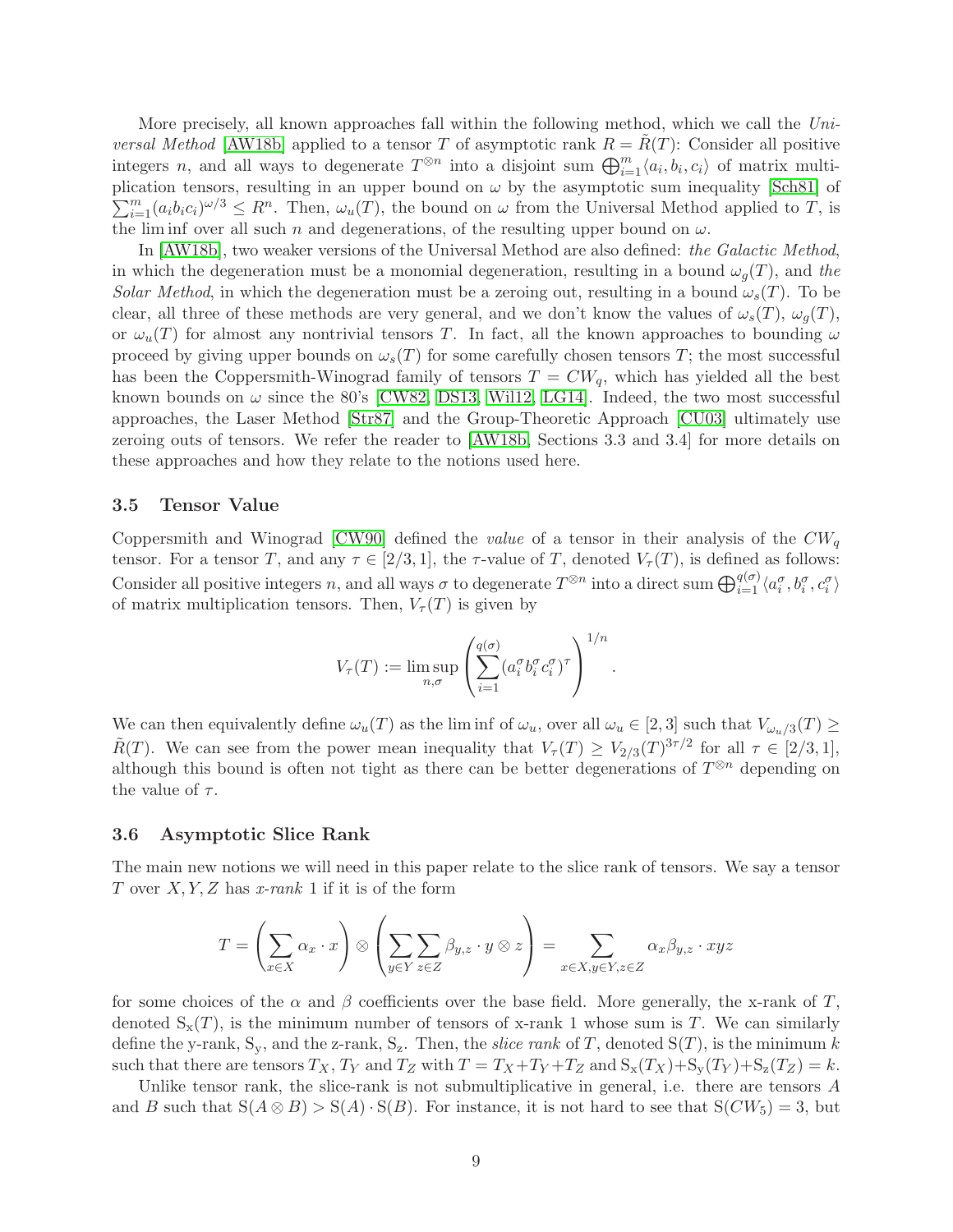since it is known [\[Wil12,](#page-24-1) [LG14\]](#page-23-3) that  $\omega_s(CW_5) \leq 2.373$ , it follows (e.g. from Theorem [3.9](#page-11-0) below) that  $S(CW_q^{\otimes n}) \geq 7^{n \cdot 2/2.373 - o(n)} \geq 5.15^{n - o(n)}$ . We are thus interested in the asymptotic slice rank,  $S(T)$ , of tensors T, defined as

$$
\tilde{S}(T) := \limsup_{n \in \mathbb{N}} [S(T^{\otimes n})]^{1/n}.
$$

We note a few simple properties of slice rank which will be helpful in our proofs:

<span id="page-10-3"></span>Lemma 3.1. For tensors A and B:

- (1)  $S(A) \leq S_{x}(A) \leq R(A)$ ,
- (2)  $S_x(A \otimes B) \leq S_x(A) \cdot S_x(B)$ ,
- (3)  $S(A + B) \leq S(A) + S(B)$ , and  $S_x(A + B) \leq S_x(A) + S_x(B)$ ,

(4)  $S(A \otimes B) \leq S(A) \cdot \max\{S_x(B), S_y(B), S_z(B)\}\$ , and

(5) If A is a tensor over X, Y, Z, then  $S_x(T) \leq |X|$  and hence  $S(T) \leq \min\{|X|, |Y|, |Z|\}.$ 

*Proof.* (1) and (2) are straightforward. (3) follows since the sum of the slice rank (resp. x-rank) expressions for A and for B gives a slice rank (resp. x-rank) expression for  $A+B$ . To prove (4), let  $m = \max\{S_x(B), S_y(B), S_z(B)\}\$ , and note that if  $A = A_X + A_Y + A_Z$  such that  $S_x(A_X) + S_y(A_Y) +$  $S_z(A_z) = S(A)$ , then

$$
A \otimes B = A_X \otimes B + A_Y \otimes B + A_Z \otimes B,
$$

and so

$$
S(A \otimes B) \leq S(A_X \otimes B) + S(A_Y \otimes B) + S(A_Z \otimes B)
$$
  
\n
$$
\leq S_x(A_X \otimes B) + S_y(A_Y \otimes B) + S_z(A_Z \otimes B)
$$
  
\n
$$
\leq S_x(A_X) S_x(B) + S_y(A_Y) S_y(B) + S_z(A_Z) S_z(B)
$$
  
\n
$$
\leq S_x(A_X)m + S_y(A_Y)m + S_z(A_Z)m = S(A) \cdot m.
$$

Finally, (5) follows since, for instance, any tensor with one only x-variable has x-rank 1.

 $\Box$ 

Asymptotic slice rank is interesting in the context of matrix multiplication algorithms because of the following facts.

**Definition 3.2.** For a positive integer q, the *independent tensor of size* q, denoted  $\langle q \rangle$ , is the tensor  $\sum_{i=1}^{q} x_i y_i z_i$  with q terms that do not share any variables.

<span id="page-10-0"></span>**Proposition 3.3** ([\[TS16\]](#page-24-4) Corollary 2). If A and B are tensors such that A has a degeneration to B, then  $S(B) \leq S(A)$ , and hence  $\tilde{S}(B) \leq \tilde{S}(A)$ .

<span id="page-10-1"></span>**Proposition 3.4** ([\[Tao16\]](#page-24-5) Lemma 1; see also [\[BCC](#page-22-3)<sup>+</sup>17] Lemma 4.7). For any positive integer q, we have  $S(\langle q \rangle) = S(\langle q \rangle) = q$ , where  $\langle q \rangle$  is the independent tensor of size q.

<span id="page-10-2"></span>**Proposition 3.5** (Str86) Theorem 4; see also [\[AW18b\]](#page-22-0) Lemma 4.2). For any positive integers  $a, b, c$ , the matrix multiplication tensor  $\langle a, b, c \rangle$  has a (monomial) degeneration to an independent tensor of size at least  $0.75 \cdot abc / \max\{a, b, c\}$ .

<span id="page-10-4"></span>**Corollary 3.6.** For any positive integers a, b, c, we have  $\tilde{S}(\langle a, b, c \rangle) = abc / max\{a, b, c\}$ .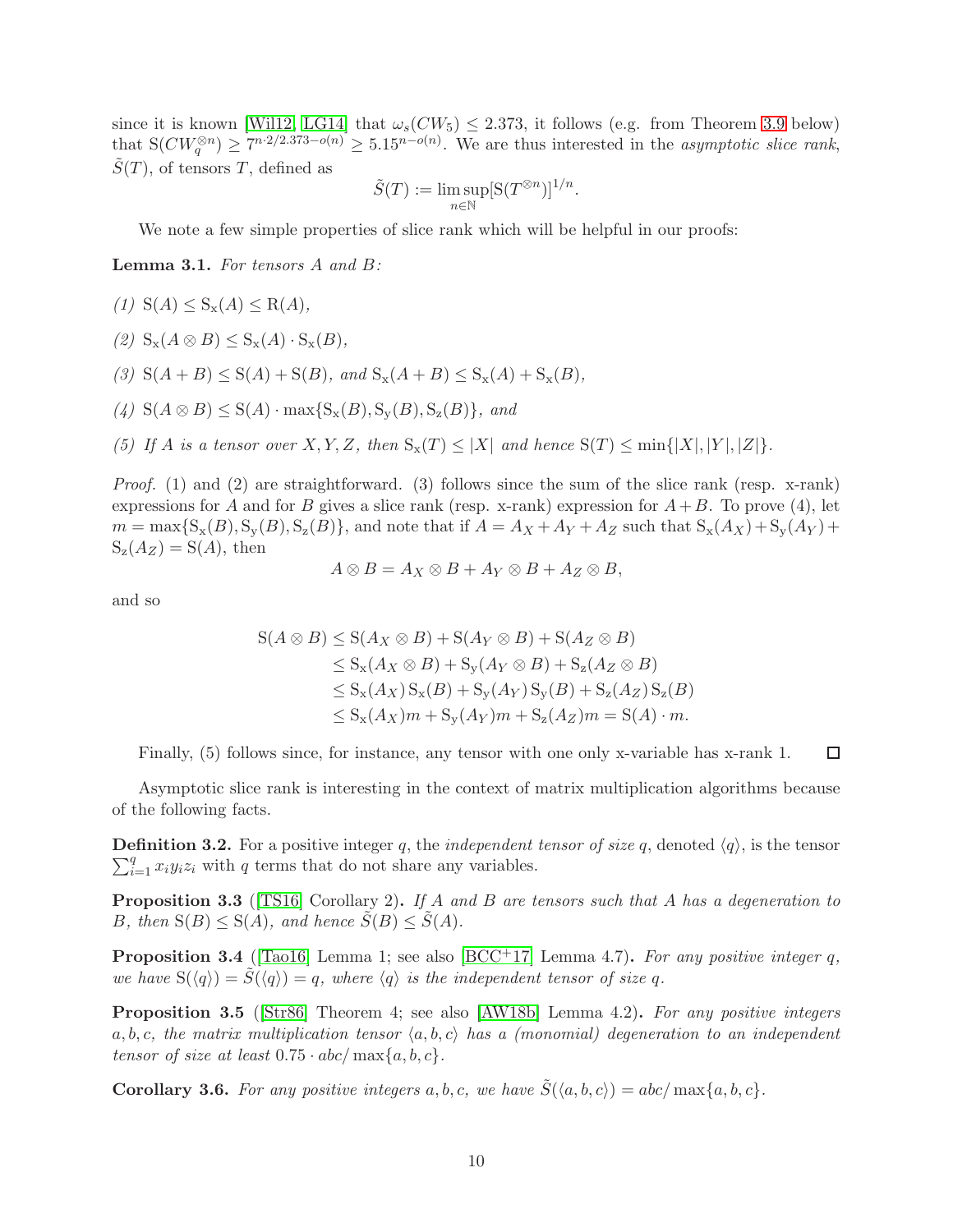*Proof.* Assume without loss of generality that  $c \geq a, b$ . For any positive integer n, we have that  $\langle a, b, c \rangle^{\otimes n} \simeq \langle a^n, b^n, c^n \rangle$  has a degeneration to an independent tensor of size at least  $0.75 \cdot a^n b^n$ , meaning  $S(\langle a, b, c \rangle^{\otimes n}) \ge 0.75 \cdot a^n b^n$  and hence  $\tilde{S}(\langle a, b, c \rangle) \ge (0.75)^{1/n} ab$ , which means  $\tilde{S}(\langle a, b, c \rangle) \ge$ ab. Meanwhile,  $\langle a, b, c \rangle$  has ab different x-variables, so it must have  $S_{x}(\langle a, b, c \rangle) \leq ab$  and more generally,  $S(\langle a, b, c \rangle^{\otimes n}) \leq S_{x}(\langle a, b, c \rangle^{\otimes n}) \leq (ab)^{n}$ , which means  $\tilde{S}(\langle a, b, c \rangle) \leq ab$ .  $\Box$ 

To summarize: we know that degenerations cannot increase asymptotic slice rank, and that matrix multiplication tensors have a high asymptotic slice rank. Hence, if T is a tensor such that  $\omega_u(T)$  is 'small', meaning a power of T has a degeneration to a disjoint sum of many large matrix multiplication tensors, then  $T$  itself must have 'large' asymptotic slice rank. This can be formalized identically to [\[AW18b,](#page-22-0) Theorem 4.1 and Corollary 4.3] to show:

<span id="page-11-1"></span>Theorem 3.7. For any tensor T,

$$
\tilde{S}(T) \ge \tilde{R}(T)^{\frac{6}{\omega_u(T)}}^{-2}.
$$

**Corollary 3.8.** For any tensor T, if  $\omega_u(T) = 2$ , then  $\tilde{S}(T) = \tilde{R}(T)$ . Moreover, for every constant  $s < 1$ , there is a constant  $w > 2$  such that every tensor T with  $\tilde{S}(T) \leq \tilde{R}(T)^s$  must have  $\omega_u(T) \geq w$ .

Almost all the tensors we consider in this note are *variable-symmetric* tensors, and for these tensors T we can get a better lower bound on  $\omega_u(T)$  from an upper bound on  $S(T)$ . We say that a tensor T over X, Y, Z is variable-symmetric if  $|X| = |Y| = |Z|$ , and the coefficient of  $x_i y_j z_k$  equals the coefficient of  $x_j y_k z_i$  in T for all  $(x_i, y_j, z_k) \in X \times Y \times Z$ .

<span id="page-11-0"></span>**Theorem 3.9.** For a variable-symmetric tensor T we have  $\omega_u(T) \geq 2 \log(\tilde{R}(T))/\log(\tilde{S}(T))$ .

*Proof.* As in the proof of [\[AW18b,](#page-22-0) Theorem 4.1], by definition of  $\omega_u$ , we know that for every  $\delta > 0$ , there is a positive integer n such that  $T^{\otimes n}$  has a degeneration to  $F \odot \langle a, b, c \rangle$  for integers  $F, a, b, c$  such that  $\omega_u(T)^{1+\delta} \geq 3 \log(\tilde{R}(T)^n/F)/\log(abc)$ . In fact, since T is symmetric, we know  $T^{\otimes n}$  also has a degeneration to  $F \odot \langle b, c, a \rangle$  and to  $F \odot \langle c, a, b \rangle$ , and so  $T^{\otimes 3n}$  has a degeneration to  $F^3 \odot \langle abc, abc, abc \rangle$ . As above, it follows that  $\widetilde{S}(T^{\otimes 3n}) \geq \widetilde{S}(F^3 \odot \langle abc, abc, abc \rangle) = F^3 \cdot (abc)^2$ . Rearranging, we see

$$
abc \leq \tilde{S}(T)^{3n/2}/F^{3/2}.
$$

Hence,

$$
\omega_u(T)^{1+\delta} \ge 3 \frac{\log(\tilde{R}(T)^n/F)}{\log(abc)} \ge 3 \frac{\log(\tilde{R}(T)^n/F)}{\log(\tilde{S}(T)^{3n/2}/F^{3/2})} = 2 \frac{\log(\tilde{R}(T)) - \frac{1}{n} \log(F)}{\log(\tilde{S}(T)) - \frac{1}{n} \log(F)} \ge 2 \frac{\log(\tilde{R}(T))}{\log(\tilde{S}(T))},
$$

where the last step follows because  $\tilde{R}(T) > \tilde{S}(T)$  and so subtracting the same quantity from both the numerator and denominator cannot decrease the value of the fraction. This holds for all  $\delta > 0$ and hence implies the desired result. □

Slice Rank versus Subrank For a tensor T, let  $Q'(T)$  denote the largest integer q such that there is a degeneration from T to  $\langle q \rangle$ . The asymptotic subrank of T is defined as  $Q(T) :=$  $\limsup_{n\in\mathbb{N}} Q'(T^{\otimes n})^{1/n}$ . Propositions [3.3](#page-10-0) and [3.4](#page-10-1) above imply that  $\tilde{Q}(T) \leq \tilde{S}(T)$  for all tensors T. Similarly, it is not hard to see that Theorems [3.7](#page-11-1) and [3.9](#page-11-0) hold with  $\tilde{S}$  replaced by  $\tilde{Q}$ . One could thus conceivably hope to prove stronger lower bounds than those in this paper by bounding Q instead of S. However, we will prove in Corollary [6.5](#page-22-4) below that  $Q(T) = S(T)$  for every tensor we study in this paper, so such an improvement using  $Q$  is impossible. More generally, there are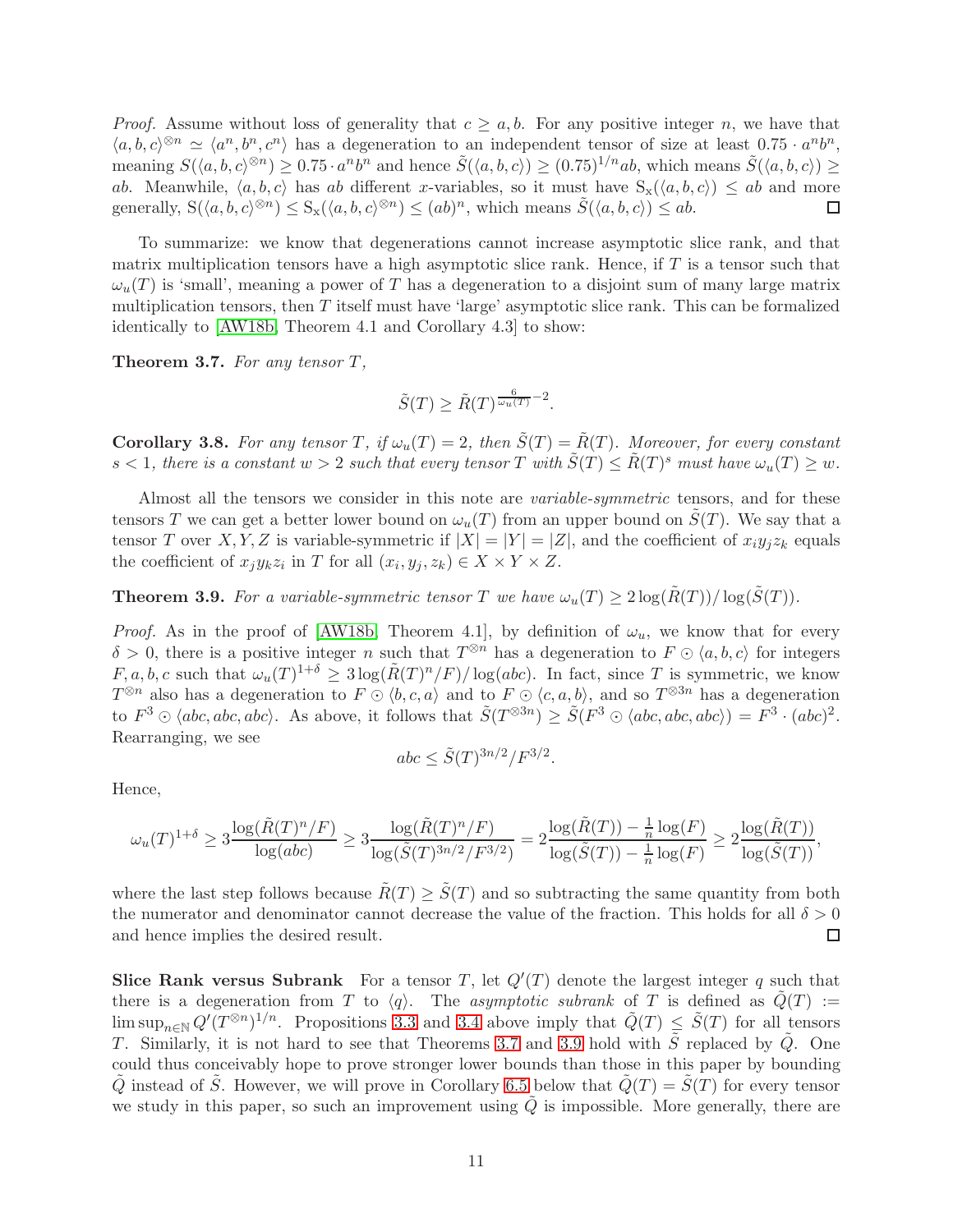currently no known tensors T for which the best known upper bound on  $\tilde{Q}(T)$  is smaller than the best known upper bound on  $\tilde{S}(T)$  (including the new bounds of [\[CVZ18b,](#page-23-15) [CVZ18a\]](#page-23-11)). Hence, novel tools for upper bounding  $\tilde{Q}$  would be required for such an approach to proving better lower bounds on  $\omega_u$ .

### <span id="page-12-1"></span>3.7 Partition Notation

In a number of our results, we will be partitioning the terms of tensors into blocks defined by partitions of the three variable sets. Here we introduce some notation for some properties of such partitions; these definitions all depend on the particular partition of the variables being used, which will be clear from context.

Suppose T is a tensor minimal over X, Y, Z, and let  $X = X_1 \cup \cdots \cup X_{k_X}$ ,  $Y = Y_1 \cup \cdots \cup Y_{k_Y}$ ,  $Z = Z_1 \cup \cdots \cup Z_{k_Z}$  be partitions of the three variable sets. For  $(i, j, k) \in [k_X] \times [k_Y] \times [k_Z]$ , let  $T_{ijk}$  be T restricted to  $X_i, Y_j, Z_k$  (i.e. T with  $X \setminus X_i, Y \setminus Y_j$ , and  $Z \setminus Z_k$  zeroed out), and let  $L = \{T_{ijk} \mid (i,j,k) \in [k_X] \times [k_Y] \times [k_Z], T_{ijk} \neq 0\}$ .  $T_{ijk}$  is called a block of T. For  $i \in [k_X]$  let  $L_{X_i} = \{T_{ij'k'} \in L \mid (j',k') \in [k_Y] \times [k_Z]\},\$  and define similarly  $L_{Y_j}$  and  $L_{Z_k}$ .

We will be particularly interested in probability distributions  $p : L \to [0,1]$ . Let  $P(L)$  be the set of such distributions. For such a  $p \in P(L)$ , and for  $i \in [k_X]$ , let  $p(X_i) := \sum_{T_{ijk} \in L_{X_i}} p(T_{ijk})$ , and similarly  $p(Y_j)$  and  $p(Z_k)$ . Then, define  $p_X \in \mathbb{R}$  by

$$
p_X := \prod_{i \in [k_X]} \left(\frac{|X_i|}{p(X_i)}\right)^{p(X_i)}
$$

,

and  $p_Y$  and  $p_Z$  similarly. This expression, which arises naturally in the Laser Method, will play an important role in our upper bounds and lower bounds.

### <span id="page-12-2"></span>3.8 Tensor Rotations and Variable-Symmetric Tensors

If T is a tensor over X, Y, Z, then the rotation of T, denoted  $rot(T)$ , is the tensor over Y, Z, X such that for any  $(x_i, y_j, z_k) \in X \times Y \times Z$ , the coefficient of  $x_i y_j z_k$  in T is equal to the coefficient of  $y_j z_k x_i$  in  $rot(T)$ . Tensor T is variable-symmetric if  $T \simeq rot(T)$ .

If T is a variable-symmetric tensor minimal over X, Y, Z, then partitions  $X = X_1 \cup \cdots \cup X_{k_X}$ ,  $Y = Y_1 \cup \cdots \cup Y_{k_Y}, Z = Z_1 \cup \cdots \cup Z_{k_Z}$  of the variable sets are called T-symmetric if (using the notation of the previous subsection)  $k_X = k_Y = k_Z$ ,  $|X_i| = |Y_i| = |Z_i|$  for all  $i \in [k_X]$ , and the block  $T_{jki} \simeq rot(T_{ijk})$  for all  $(i, j, k) \in [k]^{3}$ . For the L resulting from such a T-symmetric partition, a probability distribution  $p \in P(L)$  is called T-symmetric if it satisfies  $p(T_{ijk}) = p(T_{jki})$ for all  $(i, j, k) \in [k]^{3}$ , and we write  $P^{sym}(L) \subseteq P(L)$  for the set of such T-symmetric distributions. Notice in particular that any  $p \in P^{sym}(L)$  satisfies  $p_X = p_Y = p_Z$ .

# <span id="page-12-0"></span>4 Combinatorial Tools for Asymptotic Slice Rank Upper Bounds

We now give three general tools for proving upper bounds on  $\tilde{S}(T)$  for many tensors T. Each of our tools generalizes one of the three main tools of [\[AW18b\]](#page-22-0), which were bounding the weaker notion  $\tilde{I}$  instead of  $\tilde{S}$ , and could also only apply to a more restrictive set of tensors. We will make clear what previous result we are generalizing, although our presentation here is entirely self-contained.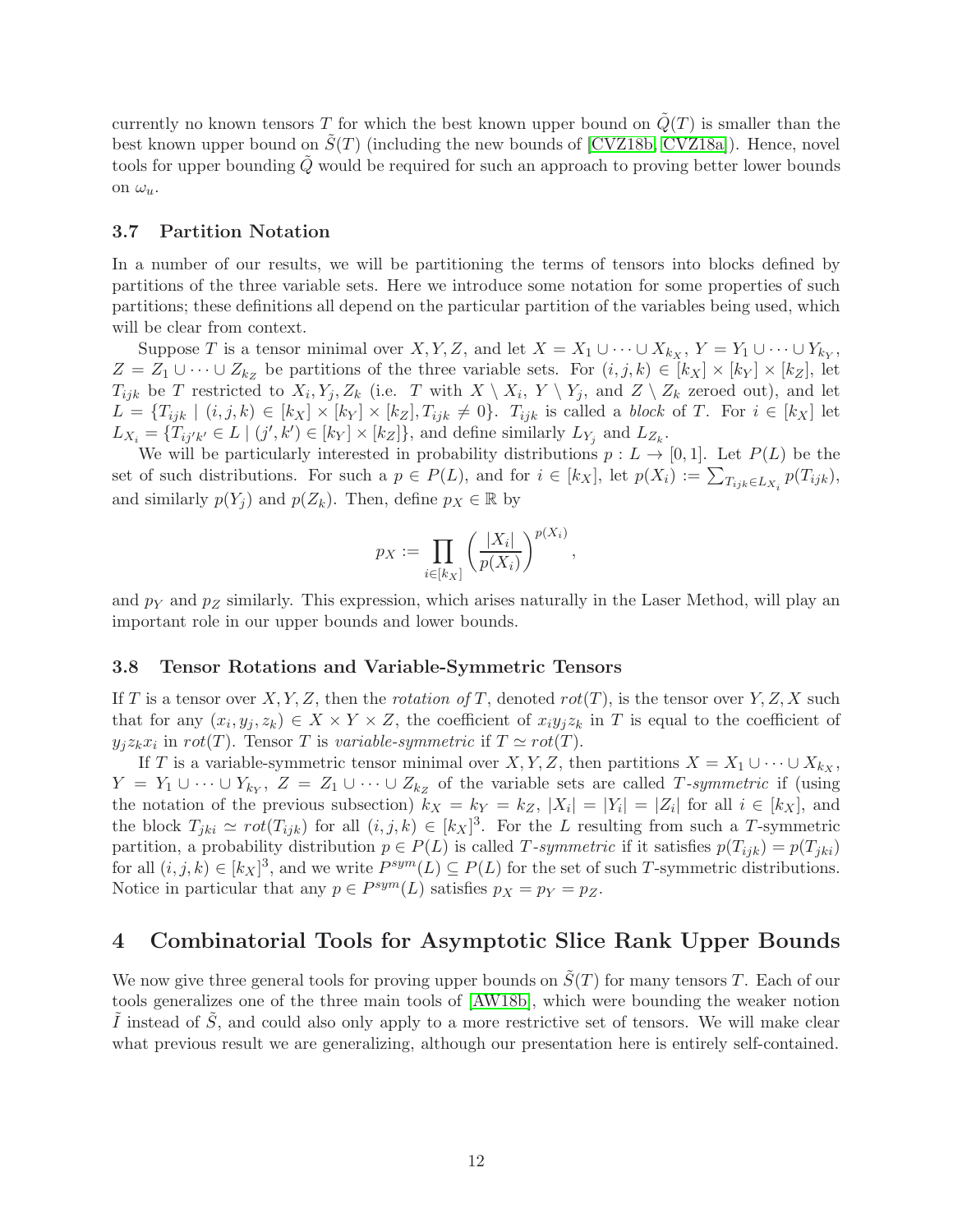### 4.1 Generalization of [\[AW18b,](#page-22-0) Theorem 5.3]

We know that tensors T without many of one variable have small  $\tilde{S}(T)$ . We begin by showing that if  $T$  can be written as a sum of a few tensors, each of which does not have many of one variable, then we can still prove an upper bound on  $S(T)$ .

If X, Y, Z are minimal for T, then the measure of T, denoted  $\mu(T)$ , is given by  $\mu(T) := |X|$ .  $|Y| \cdot |Z|$ . We state two simple facts about  $\mu$ :

Fact 4.1. For tensors A and B,

- $\mu(A \otimes B) = \mu(A) \cdot \mu(B)$ , and
- if A is minimal over X, Y, Z, then  $S(A) \le \min\{|X|, |Y|, |Z|\} \le \mu(A)^{1/3}$ .

<span id="page-13-1"></span>**Theorem 4.2.** Suppose T is a tensor, and  $T_1, \ldots, T_k$  are tensors with  $T = T_1 + \cdots + T_k$ . Then,  $\tilde{S}(T) \leq \sum_{i=1}^{k} (\mu(T_i))^{1/3}$ .

Proof. Note that

$$
T^{\otimes n} = \sum_{(P_1,\ldots,P_n)\in\{T_1,\ldots,T_k\}^n} P_1 \otimes \cdots \otimes P_n.
$$

It follows that

$$
S(T^{\otimes n}) \leq \sum_{(P_1,\ldots,P_n)\in\{T_1,\ldots,T_k\}^n} S(P_1 \otimes \cdots \otimes P_n)
$$
  
\n
$$
\leq \sum_{(P_1,\ldots,P_n)\in\{T_1,\ldots,T_k\}^n} \mu(P_1 \otimes \cdots \otimes P_n)^{1/3}
$$
  
\n
$$
= \sum_{(P_1,\ldots,P_n)\in\{T_1,\ldots,T_k\}^n} (\mu(P_1) \cdot \mu(P_2) \cdots \mu(P_n))^{1/3}
$$
  
\n
$$
= (\mu(T_1)^{1/3} + \cdots + \mu(T_k)^{1/3})^n,
$$

which implies as desired that  $\tilde{S}(T) \leq (\mu(T_1)^{1/3} + \cdots + \mu(T_k)^{1/3}).$ 

**Remark 4.3.** [\[AW18b,](#page-22-0) Theorem 5.3], in addition to bounding  $\tilde{I}$  instead of  $\tilde{S}$ , also required that  $T = T_1 + \cdots + T_k$  be a partition of the terms of T. Here in Theorem [4.2](#page-13-1) we are allowed any tensor sum, although in general a partition minimizes the resulting upper bound.

 $\Box$ 

### 4.2 Generalization of [\[AW18b,](#page-22-0) Theorem 5.2]

This tool will be the most important in upper bounding the asymptotic slice rank of many tensors of interest. We show that a partitioning method similar to the Laser Method applied to a tensor T can be used to prove upper bounds on  $S(T)$ . Recall the definitions and notation about partitions of tensors from Section [3.7.](#page-12-1)

<span id="page-13-0"></span>**Theorem 4.4.** For any tensor  $T$  and partition of its variable sets,

$$
\tilde{S}(T) \le \limsup_{p \in P(L)} \min\{p_X, p_Y, p_Z\}.
$$

*Proof.* For any positive integer  $n$ , we can write

$$
T^{\otimes n} = \sum_{(P_1,\ldots,P_n)\in L^n} P_1 \otimes \cdots \otimes P_n.
$$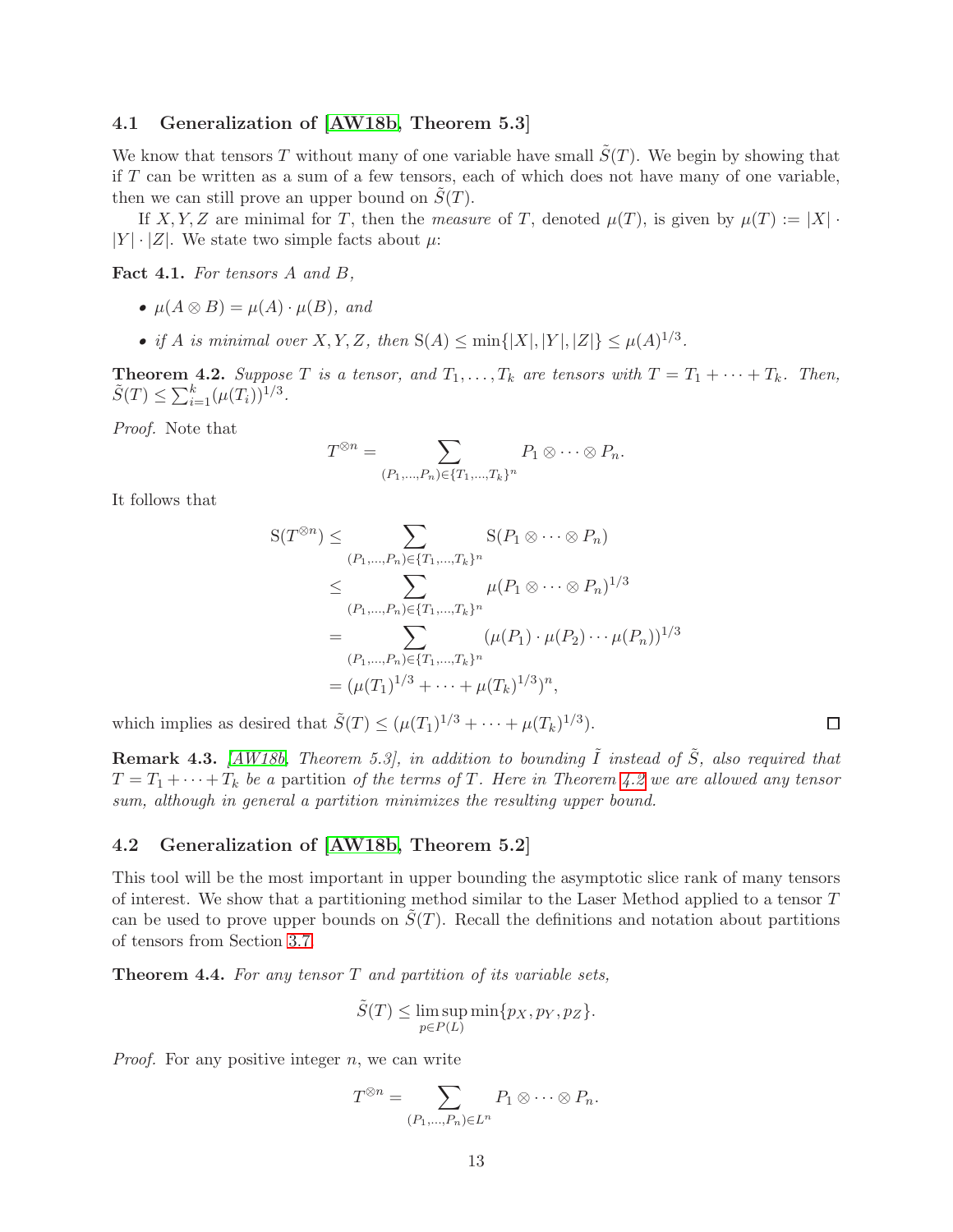For a given  $(P_1, \ldots, P_n) \in L^n$ , let  $dist(P_1, \ldots, P_n)$  be the probability distribution on L which results from picking a uniformly random  $\alpha \in [n]$  and outputting  $P_{\alpha}$ . For a probability distribution  $p: L \to [0,1],$  define  $L_{n,p} := \{(P_1, \ldots, P_n) \in L^n \mid dist(P_1, \ldots, P_n) = p\}.$  Note that the number of p for which  $L_{n,p}$  is nonempty is only poly $(n)$ , since they are the distributions which assign an integer multiple of  $1/n$  to each element of L. Let D be the set of these probability distributions.

We can now rearrange:

$$
T^{\otimes n} = \sum_{p \in D} \sum_{(P_1,\ldots,P_n) \in L_{n,p}} P_1 \otimes \cdots \otimes P_n.
$$

Hence,

$$
S(T^{\otimes n}) \leq \sum_{p \in D} S\left(\sum_{(P_1, \ldots, P_n) \in L_{n,p}} P_1 \otimes \cdots \otimes P_n\right)
$$
  

$$
\leq \text{poly}(n) \cdot \max_{p \in D} S\left(\sum_{(P_1, \ldots, P_n) \in L_{n,p}} P_1 \otimes \cdots \otimes P_n\right).
$$

For any probability distribution  $p: L \to [0, 1]$ , let us count the number of x-variables used in  $\left(\sum_{(P_1,\ldots,P_n)\in L_{n,p}} P_1 \otimes \cdots \otimes P_n\right)$ . These are the tuples of the form  $(x_1,\ldots,x_n) \in X^n$  where, for each  $i \in [k_X]$ , there are exactly  $n \cdot p(X_i)$  choices of j for which  $x_j \in X_i$ . The number of these is<sup>[4](#page-14-0)</sup>

$$
\binom{n}{n \cdot p(X_1), n \cdot p(X_2), \ldots, n \cdot p(X_{k_X})} \cdot \prod_{i \in [k_X]} |X_i|^{n \cdot p(X_i)}.
$$

This is upper bounded by  $p_X^{n+o(n)}$  $\chi^{n+o(n)}$ , where  $p_X$  is the quantity defined in Section [3.7.](#page-12-1) It follows that  $S_{\mathbf{x}}\left(\sum_{(P_1,\ldots,P_n)\in L_{n,p}} P_1 \otimes \cdots \otimes P_n\right) \leq p_X^{n+o(n)}$ . We can similarly argue about  $S_{\mathbf{y}}$  and  $S_{\mathbf{z}}$ . Hence,

$$
S(T^{\otimes n}) \leq poly(n) \cdot \max_{p \in D} S\left(\sum_{(P_1, \dots, P_n) \in L_{n,p}} P_1 \otimes \dots \otimes P_n\right)
$$
  
\n
$$
\leq poly(n) \cdot \max_{p \in D} \min\{p_X, p_Y, p_Z\}^{n+o(n)}
$$
  
\n
$$
\leq poly(n) \cdot \limsup_{p \in P(L)} \min\{p_X, p_Y, p_Z\}^{n+o(n)}.
$$

Hence,  $S(T^{\otimes n}) \leq \limsup_p \min\{p_X, p_Y, p_Z\}^{n+o(n)}$ , and the desired result follows.

**Remark 4.5.** [\[AW18b,](#page-22-0) Theorem 5.2] is less general than our Theorem [4.4](#page-13-0) in two ways: it used  $\overline{I}$ instead of  $\tilde{S}$ , and it required each  $X_i, Y_j, Z_k$  to contain only one variable.

**Remark 4.6.** Suppose T is over X, Y, Z with  $|X| = |Y| = |Z| = q$ . For any probability distribution  $p$  we always have  $p_X, p_Y, p_Z \leq q$ , and moreover we only have  $p_X = q$  when  $p(X_i) = |X_i|/q$  for each i. Similar to [\[AW18b,](#page-22-0) Corollary 5.1], it follows that if no probability distribution p is  $\delta$ -close (say, in  $\ell_1$  distance) to having  $p(X_i) = |X_i|/q$  for all i,  $p(Y_j) = |Y_j|/q$  for all j, and  $p(Z_k) = |Z_k|/q$  for all k, simultaneously, then we get  $\tilde{S}(T) \leq q^{1-f(\delta)}$  for some increasing function f with  $f(\delta) > 0$  for all  $\delta > 0$ .

 $\Box$ 

<span id="page-14-0"></span><sup>&</sup>lt;sup>4</sup>Here,  $\binom{n}{p_1, p_2, p_3, \ldots, p_\ell n} = \frac{n!}{(p_1 n)! (p_2 n)! \cdots (p_\ell n)!}$ , with each  $p_i \in [0, 1]$  and  $p_1 + \cdots + p_\ell = 1$ , is the multinomial coefficient, with the known bound from Stirling's approximation, for fixed  $p_i$ s, that  $\binom{n}{p_1 n, p_2 n, \dots, p_\ell n} \leq (\prod_i p_i^{-p_i})^{n+o(n)}$ . Throughout this paper we use the convention that  $p_i^{p_i} = 1$  when  $p_i = 0$ .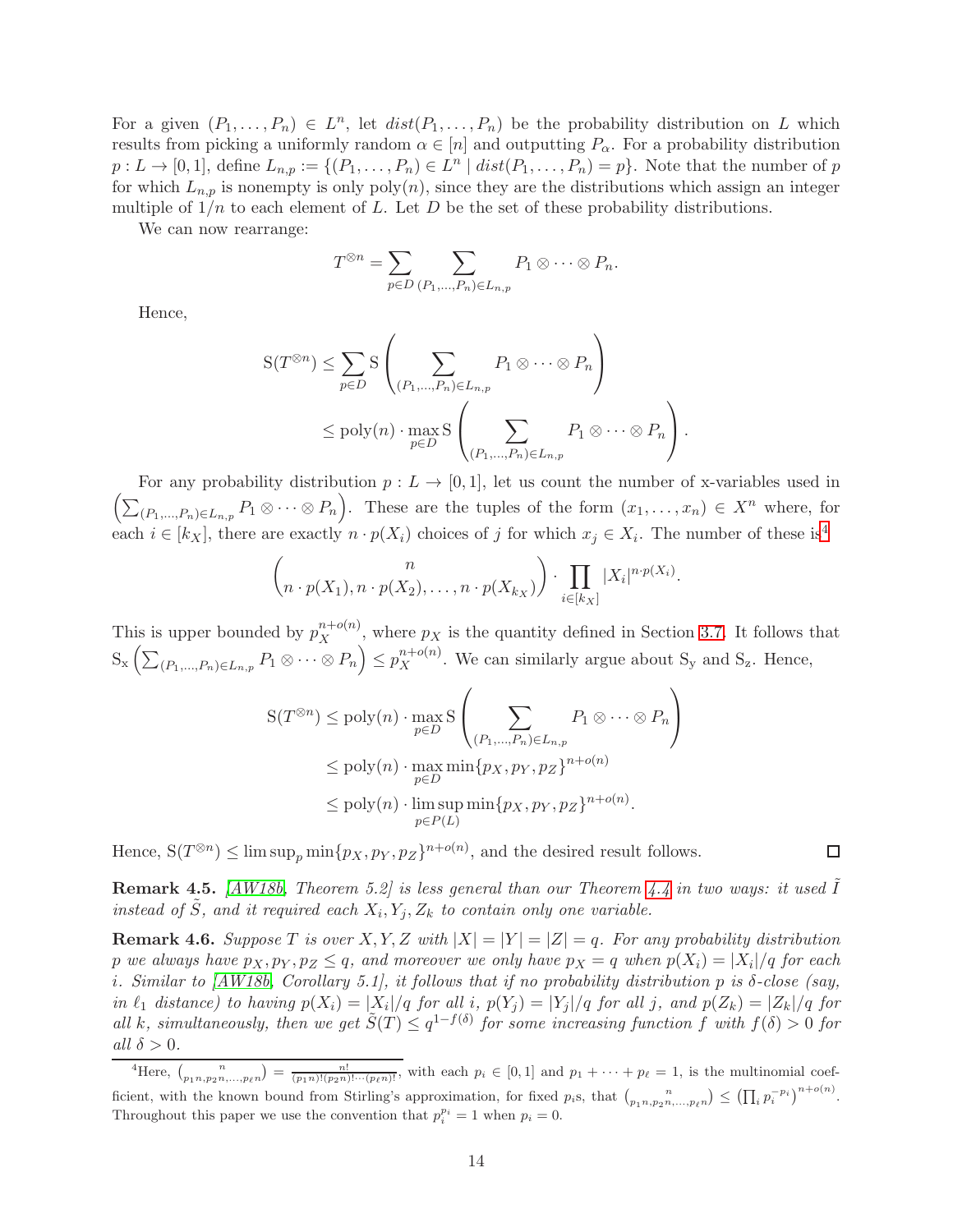We make a remark about applying Theorem [4.4](#page-13-0) to variable-symmetric tensors. This remark has implicitly been used in past work on applying the Laser method, such as [\[CW90\]](#page-23-1), but we prove it here for completeness. Recall the notation in Section [3.8](#page-12-2) about such tensors.

<span id="page-15-1"></span>**Proposition 4.7.** Suppose T is a variable-symmetric tensor over  $X, Y, Z$ , and  $X = X_1 \cup \cdots \cup X_{k_X}$ ,  $Y = Y_1 \cup \cdots \cup Y_{k_Y}, Z = Z_1 \cup \cdots \cup Z_{k_Z}$  are T-symmetric partitions. Then,

$$
\tilde{S}(T) \le \limsup_{p \in P^{sym}(L)} p_X.
$$

*Proof.* We know from Theorem [4.4](#page-13-0) that  $\tilde{S}(T) \leq \limsup_{p \in P(L)} \min\{p_X, p_Y, p_Z\}$ . We will show that for any  $p \in P(L)$ , there is a  $p' \in P^{sym}(L)$  such that  $\min\{p'_{X}, p_{Y}, p_{Z}\} \leq \min\{p'_{X}, p'_{Y}, p'_{Z}\}$ , which means that in fact,  $\tilde{S}(T) \le \limsup_{p \in P^{sym}(L)} \min\{p_X, p_Y, p_Z\}$ . Finally, the desired result will follow since, for any  $p' \in P^{sym}(L)$ , we have  $p'_{X} = p'_{Y} = p'_{Z}$ .

Consider any  $p \in P(L)$ , and define the distribution  $p' \in P^{sym}(L)$  by  $p'(T_{ijk}) := (p(T_{ijk}) + p(T_{ijk}))$  $p(T_{jki}) + p(T_{kij})/3$  for each  $T_{ijk} \in L$ . In order to show that  $\min\{p_X, p_Y, p_Z\} \leq p'_X$ , we will show that  $(p_X p_Y p_Z)^{1/3} \leq p'_X$ :

$$
(p_X p_Y p_Z)^{1/3} = \prod_{i \in [k_X]} \left(\frac{|X_i|}{p(X_i)}\right)^{p(X_i)/3} \left(\frac{|Y_i|}{p(Y_i)}\right)^{p(Y_i)/3} \left(\frac{|Z_i|}{p(Z_i)}\right)^{p(Z_i)/3}
$$

$$
= \prod_{i \in [k_X]} \frac{|X_i|^{p'(X_i)}}{(p(X_i)^{p(X_i)} p(Y_i)^{p(Y_i)} p(Z_i)^{p(Z_i)})^{1/3}}
$$

$$
\leq \prod_{i \in [k_X]} \frac{|X_i|^{p'(X_i)}}{p'(X_i)^{p'(X_i)}}
$$

$$
= p'_X,
$$

where the second-to-last step follows from the fact that for any real numbers  $a, b, c \in [0, 1]$ , setting  $d = (a+b+c)/3$ , we have  $a^a b^b c^c \geq d^{3d}$ .  $\Box$ 

### 4.3 Generalization of [\[AW18b,](#page-22-0) Theorem 5.1]

The final remaining tool from [\[AW18b\]](#page-22-0), their Theorem 5.1, turns out to be unnecessary for proving our tight lower bounds in the next section. Nonetheless, we sketch here how to extend it to give asymptotic slice rank upper bounds as well.

For a tensor T, let  $m(T) := \max\{S_{x}(T), S_{y}(T), S_{z}(T)\}\.$  Recall from Lemma [3.1](#page-10-3) that for any two tensors  $A, B$  we have  $S(A \otimes B) \leq S(A) \cdot m(B)$ .

In general, for two tensors A and B, even if  $\tilde{S}(A)$  and  $\tilde{S}(B)$  are 'small', it might still be the case that  $\tilde{S}(A+B)$  is 'large', much larger than  $\tilde{S}(A)+\tilde{S}(B)$ . For instance, for any positive integer q, define the tensors  $T_1 := \sum_{i=0}^q x_0 y_i z_i$ ,  $T_2 := \sum_{i=1}^{q+1} x_i y_0 z_i$ , and  $T_3 := \sum_{i=1}^{q+1} x_i y_i z_{q+1}$ . We can see that  $\tilde{S}(T_1) = \tilde{S}(T_2) = \tilde{S}(T_3) = 1$ , but  $T_1 + T_2 + T_3 = CW_q$ , and we will show soon that  $\tilde{S}(CW_q)$ grow unboundedly with q.

Here we show that if, not only is  $\tilde{S}(A)$  small, but even  $S_{\mathbf{x}}(A)$  is small, then we can get a decent bound on  $\tilde{S}(A + B)$ .

<span id="page-15-0"></span>**Theorem 4.8.** Suppose T, A, B are tensors such that  $A + B = T$ . Then,

$$
\tilde{S}(T) \le \left(\frac{m(A)}{(1-p) \cdot S_{\mathbf{x}}(A)}\right)^{1-p} \cdot \frac{1}{p^p},
$$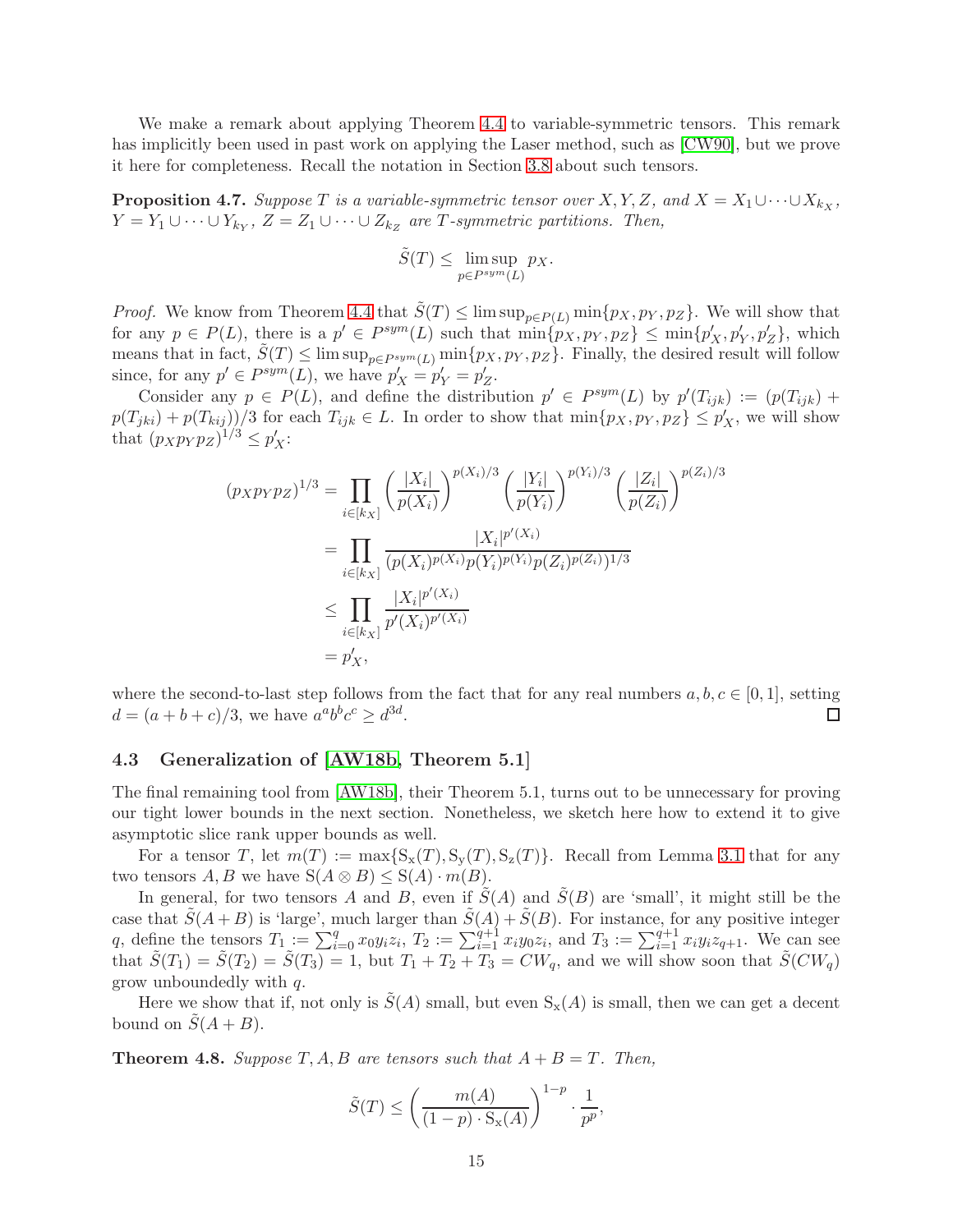where  $p \in [0, 1]$  is given by

$$
p := \frac{\log\left(\frac{S_x(B)}{\tilde{S}(B)}\right)}{\log\left(\frac{m(A)}{S_x(A)}\right) + \log\left(\frac{S_x(B)}{\tilde{S}(B)}\right)}.
$$

*Proof.* We begin by, for any integers  $n \geq k \geq 0$ , giving bounds on  $S(A^{\otimes k} \otimes B^{\otimes (n-k)})$ . First, since  $S_x$  is submultiplicative, we have

$$
S(A^{\otimes k} \otimes B^{\otimes (n-k)}) \leq S_x(A^{\otimes k} \otimes B^{\otimes (n-k)}) \leq S_x(A)^k \cdot S_x(B)^{n-k}.
$$

Second, from the definition of  $m$ , we have

$$
S(A^{\otimes k} \otimes B^{\otimes (n-k)}) \le m(A^{\otimes k}) \cdot S(B^{\otimes (n-k)}) \le m(A)^k \cdot \tilde{S}(B)^{n-k}.
$$

It follows that for any positive integer  $n$  we have

$$
S(T^{\otimes n}) \leq \sum_{k=0}^{n} {n \choose k} \cdot S(A^{\otimes k} \otimes B^{\otimes (n-k)}) \leq \sum_{k=0}^{n} {n \choose k} \cdot \min\{S_{\mathbf{x}}(A)^{k} \cdot S_{\mathbf{x}}(B)^{n-k}, m(A)^{k} \cdot \tilde{S}(B)^{n-k}\}.
$$

As in the proof of [\[AW18b,](#page-22-0) Theorem 5.1], we can see that the quantity  $\binom{n}{k}$  ${k \choose k}$  · min{S<sub>x</sub>(A)<sup>k</sup> ·  $S_{\mathbf{x}}(B)^{n-k}, m(A)^{k} \cdot \tilde{S}(B)^{n-k}$  is maximized at  $k = pn$ , and the result follows. П

Remark 4.9. This result generalizes [\[AW18b,](#page-22-0) Theorem 5.1], no longer requiring that A be the tensor T restricted to a single x-variable. In  $\langle AW18b, Theorem 5.1 \rangle$ , since A is T restricted to a single x-variable, and we required A to have at most q terms, we got the bounds  $S_x(A) = 1$  and  $m(A) \leq q$ . Similarly, B had at most  $q-1$  different x-variables, so  $S_{\rm x}(B) \leq q-1$ . Substituting those values into Theorem [4.8](#page-15-0) yields the original  $(AW18b,$  Theorem 5.1] with I replaced by S.

# <span id="page-16-0"></span>5 Computing the Slice Ranks for Tensors of Interest

In this section, we give slice rank upper bounds for a number of tensors of interest. It will follow from Section [6](#page-20-0) that all of the bounds we prove in this Section are tight.

#### <span id="page-16-1"></span>5.1 Generalized Coppersmith-Winograd Tensors

We begin with the generalized CW tensors defined in  $[AW18b]$ , which for a positive integer q and a permutation  $\sigma : [q] \to [q]$  are given by

$$
CW_{q,\sigma} := x_0 y_0 z_{q+1} + x_0 y_{q+1} z_0 + x_{q+1} y_0 z_0 + \sum_{i=1}^q (x_i y_{\sigma(i)} z_0 + x_i y_0 z_i + x_0 y_i z_i).
$$

The usual Coppersmith-Winograd tensor  $CW_q$  results by setting  $\sigma$  to the identity permutation. Just as in [\[AW18b,](#page-22-0) Section 7.1], we can see that Theorems [4.2](#page-13-1) and [4.4](#page-13-0) immediately apply to  $CW_{q,\sigma}$ to show that there is a universal constant  $\delta > 0$  such that for any q and  $\sigma$  we have  $S(CW_{q,\sigma}) \leq$  $(q+2)^{1-\delta}$ , and hence a universal constant  $c > 2$  such that  $\omega_u(CW_{q,\sigma}) \geq c$ . Indeed, by proceeding in this way, we get the exact same constants as in [\[AW18b\]](#page-22-0).

That said, we will now use Theorem [4.4](#page-13-0) to prove that  $c \geq 2.16805$ . (In fact, essentially the same argument as we present now shows that [\[AW18b,](#page-22-0) Theorem 5.2] was already sufficient to show the weaker claim that  $\omega_g(CW_{q,\sigma}) \geq 2.16805$ .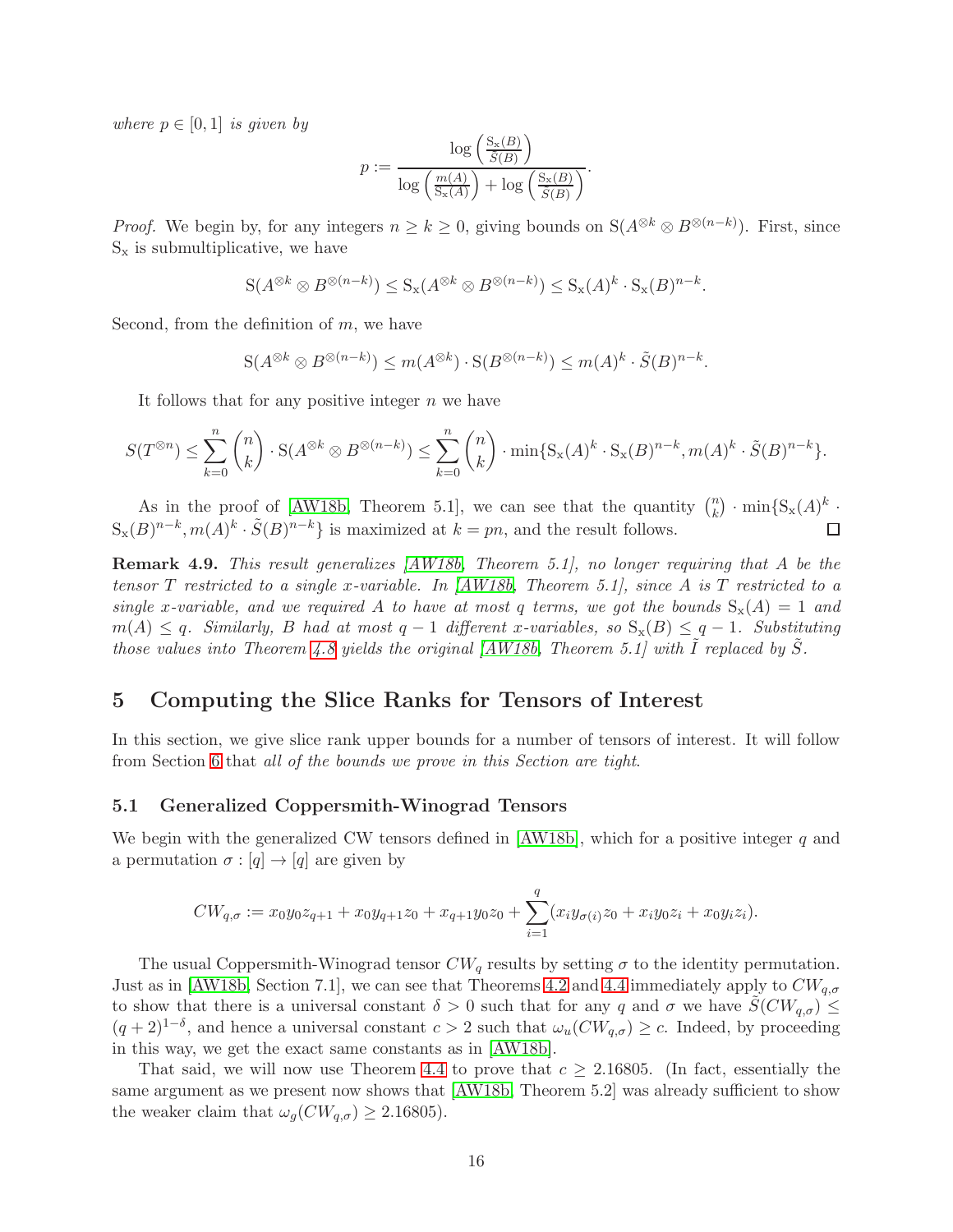We begin by partitioning the variable sets of  $CW_{q,\sigma}$ , using the notation of Theorem [4.4.](#page-13-0) Let  $X_0 = \{x_0\}, X_1 = \{x_1, \ldots, x_q\}, \text{ and } X_2 = \{x_{q+1}\}, \text{ so that } X_0 \cup X_1 \cup X_2 \text{ is a partition of the }$ x-variables of  $CW_{q,\sigma}$ .<sup>[5](#page-17-0)</sup> Similarly, let  $Y_0 = \{y_0\}$ ,  $Y_1 = \{y_1, \ldots, y_q\}$ ,  $Y_2 = \{y_{q+1}\}$ ,  $Z_0 = \{z_0\}$ ,  $Z_1 = \{z_1, \ldots, z_q\}$ , and  $Z_2 = \{z_{q+1}\}.$  We can see this is a  $CW_{q,\sigma}$ -symmetric partition with  $L =$  ${T_{002}, T_{020}, T_{200}, T_{011}, T_{101}, T_{110}}.$ 

Consider any probability distribution  $p \in P^{sym}(L)$ . By symmetry, we know that  $p(T_{002}) =$  $p(T_{020}) = p(T_{200}) = v$  and  $p(T_{011}) = p(T_{101}) = p(T_{110}) = 1/3 - v$  for some value  $v \in [0, 1/3]$ . Applying Theorem [4.4,](#page-13-0) and in particular Proposition [4.7,](#page-15-1) yields:

$$
\tilde{S}(CW_q) \le \sup_{v \in [0,1/3]} \frac{q^{2(1/3-v)}}{v^v(2/3 - 2v)^{2/3 - 2v}(1/3 + v)^{1/3 + v}}.
$$

In fact, we will see in the next section that this is tight (i.e. the value above is equal to  $S(CW_q)$ , not just an upper bound on it). The values for the first few  $q$  can be computed using optimization software as follows:

| q                        | $\widetilde{S}(CW_{q,\sigma})$ |
|--------------------------|--------------------------------|
| 1                        | 2.7551                         |
| $\overline{2}$           | 3.57165                        |
| 3                        | 4.34413                        |
| 4                        | 5.07744                        |
| 5                        | 5.77629                        |
| 6                        | 6.44493                        |
| 7                        | 7.08706                        |
| $\overline{\mathcal{S}}$ | 7.70581                        |

Finally, using the lower bound  $\tilde{R}(CW_{q,\sigma}) \geq q+2$  (in fact, it is known that  $\tilde{R}(CW_{q,\sigma}) = q+2$ ), and the upper bound on  $S(CW_{q,\sigma})$  we just proved, we can apply Theorem [3.9](#page-11-0) to give lower bounds  $\omega_u(CW_{q,\sigma}) \geq 2 \log(R(CW_{q,\sigma}))/\log(S(CW_{q,\sigma})) \geq 2 \log(q+2)/\log(S(CW_{q,\sigma}))$  as follows:

| q              | Lower Bound on $\omega_u(CW_{a,\sigma})$ |
|----------------|------------------------------------------|
| 1              | 2.16805                                  |
| $\overline{2}$ | 2.17794                                  |
| 3              | 2.19146                                  |
| 4              | $2.20550\cdots$                          |
| 5              | 2.21912                                  |
| 6              | $2.23200\cdots$                          |
| 7              | $2.24404\cdots$                          |
|                | 2.25525                                  |

It is not hard to see that the resulting lower bound on  $\omega_u(CW_{q,\sigma})$  is increasing with q and is always at least  $2.16805...$  (see [A](#page-24-6)ppendix A below for a proof), and hence that for any q and any  $\sigma$  we have  $\omega_u(CW_{q,\sigma}) \geq 2.16805$  as desired.

<span id="page-17-0"></span> $5$ The sets of partitions were 1-indexed before, but we 0-index here for notational consistency with past work.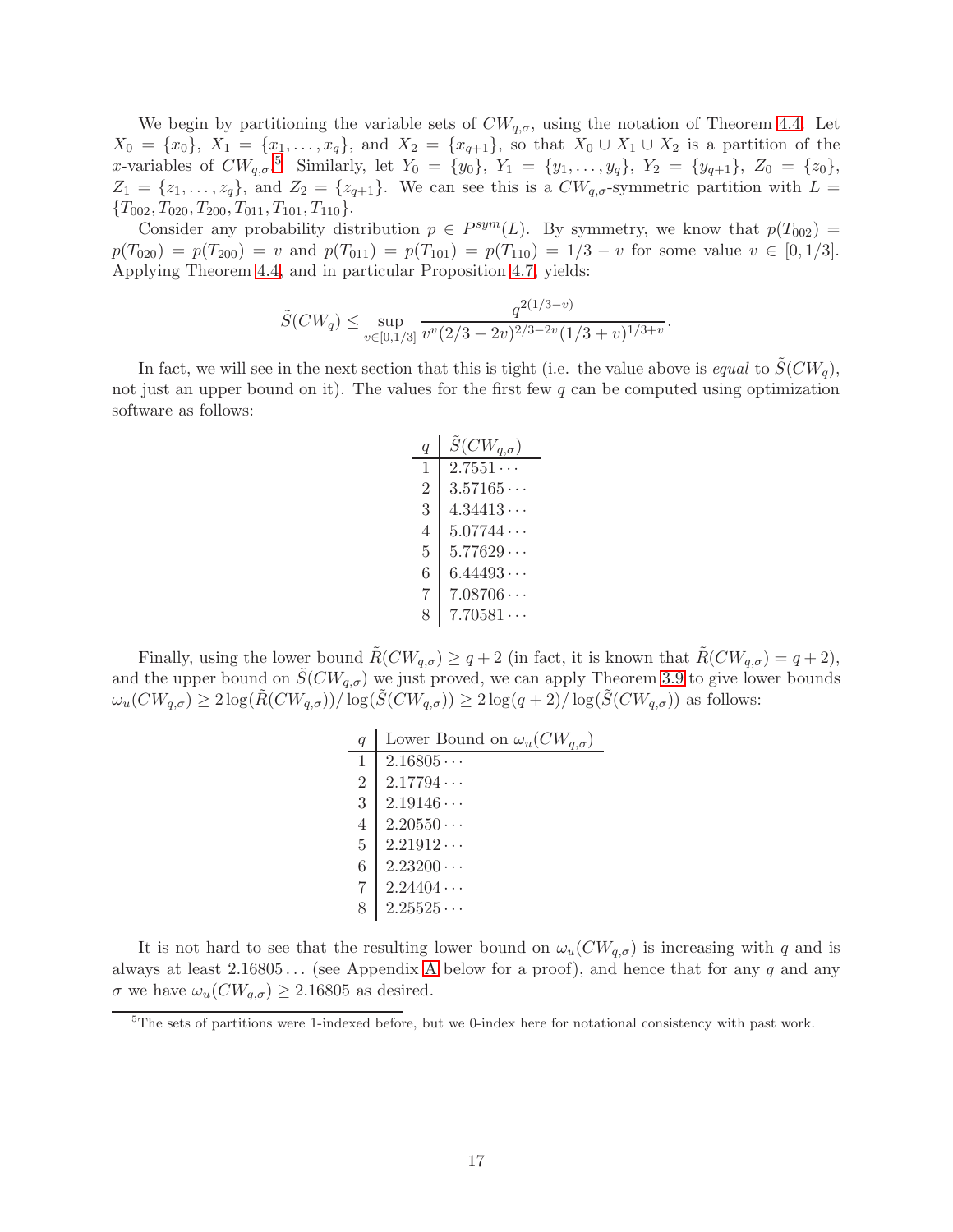### 5.2 Generalized Simple Coppersmith-Winograd Tensors

Similar to  $CW_{q,\sigma}$ , we can define for a positive integer q and a permutation  $\sigma : [q] \to [q]$  the simple Coppersmith-Winograd tensor  $cw_{q,\sigma}$  given by:

$$
cw_{q,\sigma} := \sum_{i=1}^q (x_i y_{\sigma(i)} z_0 + x_i y_0 z_i + x_0 y_i z_i).
$$

These tensors, when  $\sigma$  is the identity permutation *id*, are well-studied. For instance, Copper-smith and Winograd [\[CW90\]](#page-23-1) showed that if  $R(cw_{2,id}) = 2$  then  $\omega = 2$ .

We will again give a tight bound on  $\tilde{S}(cw_{q,\sigma})$  using Theorem [4.4](#page-13-0) combined with the next section. To apply Theorem [4.4,](#page-13-0) and in particular Proposition [4.7,](#page-15-1) we again pick a partition of the variables. Let  $X_0 = \{x_0\}, X_1 = \{x_1, \ldots, x_q\}, Y_0 = \{y_0\}, Y_1 = \{y_1, \ldots, y_q\}, Z_0 = \{z_0\}, \text{ and } Z_1 = \{z_1, \ldots, z_q\}.$ This is a  $cw_{q,\sigma}$ -symmetric partition with  $L = \{T_{011}, T_{101}, T_{110}\}$ . There is a unique  $p \in P^{sym}(L)$ , which assigns probability  $1/3$  to each part. It follows that

$$
\tilde{S}(cw_{q,\sigma}) \le (1/3)^{-1/3} (2/3)^{-2/3} \cdot q^{2/3} = \frac{3}{2^{2/3}} \cdot q^{2/3}.
$$

Again, we will see in the next section that this bound is tight. Using the lower bound  $R(cw_{q,\sigma}) \geq$  $q + 1$ , we get the lower bound

$$
\omega_u(cw_{q,\sigma}) \ge 2 \frac{\log(q+1)}{\log\left(\frac{3}{2^{2/3}} \cdot q^{2/3}\right)}.
$$

The first few values are as follows; note that we cannot get a bound better than 2 when  $q = 2$ because of Coppersmith and Winograd's remark.

> q Lower Bound on  $\omega_u(cw_{q,\sigma})$  $1 \mid 2.17795 \cdots$  $2 \mid 2 \mid$  $3 \mid 2.02538 \cdots$  $4 \mid 2.06244 \cdots$  $5 \mid 2.09627 \cdots$  $6 \mid 2.12549 \cdots$  $2.15064...$

#### 5.3 Cyclic Group Tensors

We next look at two tensors which were studied in [\[CU03\]](#page-23-0), [\[AW18a\]](#page-22-1), and [\[AW18b,](#page-22-0) Section 7.3]. For each positive integer q, define the tensor  $T_q$  (the structural tensor of the cyclic group  $C_q$ ) as:

$$
T_q = \sum_{i=0}^{q-1} \sum_{j=0}^{q-1} x_i y_j z_{i+j \bmod q}.
$$

Define also the lower triangular version of  $T_q$ , called  $T_q^{lower}$ , as:

$$
T_q^{lower} = \sum_{i=0}^{q-1} \sum_{j=0}^{q-1-i} x_i y_j z_{i+j}.
$$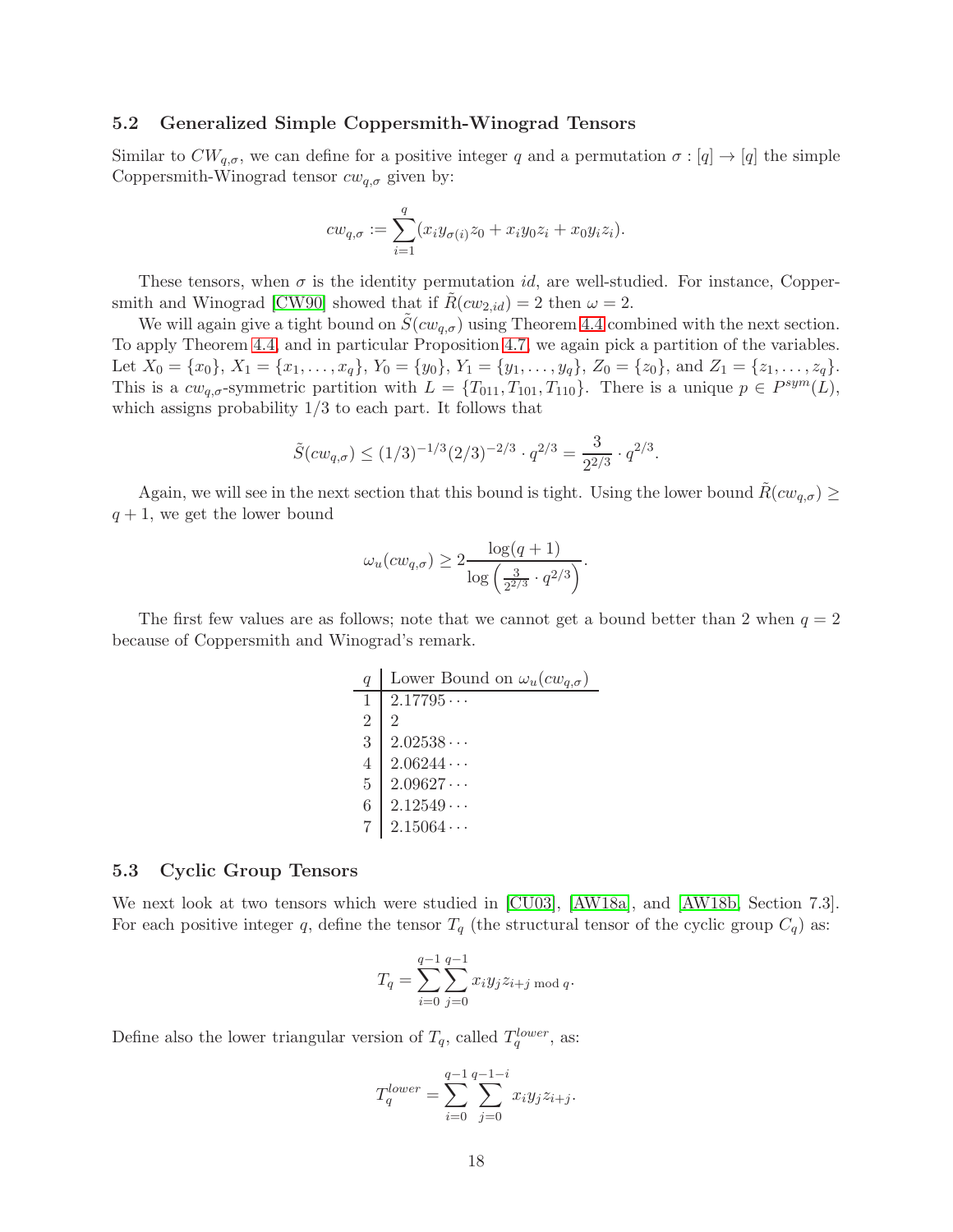While Theorem [4.4](#page-13-0) does not give any nontrivial upper bounds on  $\tilde{S}(T_q)$ , it does give nontrivial upper bounds on  $\tilde{S}(T_q^{lower})$ , as noted in [\[AW18b,](#page-22-0) Section 7.3]. Using computer optimization software, we can compute our lower bound on  $\tilde{S}(T_q^{lower})$ , using Theorem [4.4](#page-13-0) where each partition contains exactly one variable, for the first few values of  $q$ :

|                | Upper Bound on $\tilde{S}(T_a^{lower})$ |
|----------------|-----------------------------------------|
|                | $1.88988\dots$                          |
| $\mathcal{S}$  | 2.75510                                 |
|                | $3.61071\cdots$                         |
| 5 <sup>1</sup> | 4.46157                                 |

We show in the next section that these numbers are also tight. It is known (see e.g. [\[AW18a\]](#page-22-1)) that  $\tilde{R}(T_q) = \tilde{R}(T_q^{lower}) = q$ . Thus we get the following lower bounds on  $\omega_u(T_q^{lower}) \geq 2 \log(q) / \log(\tilde{S}(T_q^{lower}))$ :

| q   Lower Bound on $\omega_u(T_a^{lower})$ |
|--------------------------------------------|
| $2 \mid 2.17795 \cdots$                    |
| 3   2.16805                                |
| 4   2.15949                                |
| 5   2.15237                                |

These numbers match the lower bounds obtained by [\[AW18a,](#page-22-1) [BCC](#page-22-3)<sup>+</sup>17] in their study of  $T_q$ ; our Theorem [4.4](#page-13-0) can be viewed as an alternate tool to achieve those lower bounds. The bound approaches 2 as  $q \to \infty$ , as it is known that  $\log(S(T_q))/\log(q) = 1-o(1)$  as  $q \to \infty$ . Interestingly, it is shown in [\[CVZ18b,](#page-23-15) Theorem 4.16] that  $T_q^{lower}$  degenerates to  $T_q$  over the field  $\mathbb{F}_q$ , which implies that our bounds above also hold for  $T_q$  over  $\mathbb{F}_q$ .

# <span id="page-19-0"></span>5.4 The Value of the Subtensor  $t_{112}$  of  $CW_q^{\otimes 2}$

A key tensor which arises in applying the Laser method to increasing powers of  $CW_q$ , including [\[CW90,](#page-23-1) [Wil12,](#page-24-1) [LG14,](#page-23-3) [LG12,](#page-23-5) [GU18\]](#page-23-6), is the tensor  $t_{112}$  which (for a given positive integer q) is given by

$$
t_{112} := \sum_{i=1}^{q} x_{i,0} y_{i,0} z_{0,q+1} + \sum_{k=1}^{q} x_{0,k} y_{0,k} z_{q+1,0} + \sum_{i,k=1}^{q} x_{i,0} y_{0,k} z_{i,k} + \sum_{i,k=1}^{q} x_{0,k} y_{i,0} z_{i,k}.
$$

Coppersmith-Winograd [\[CW90\]](#page-23-1) and future work studied the value of this tensor. In [\[CW90\]](#page-23-1) it is shown that for every  $\tau \in [2/3, 1]$ ,

$$
V_{\tau}(t_{112}) \ge 2^{2/3} q^{\tau} (q^{3\tau} + 2)^{1/3}.
$$

This bound has been used in all the subsequent work using  $CW_q$ , without improvement. Here we show it is tight and cannot be improved in the case  $\tau = 2/3$ :

# Proposition 5.1.  $V_{2/3}(t_{112}) = 2^{2/3} q^{2/3} (q^2+2)^{1/3}$ .

*Proof.* Consider the variable-symmetric tensor  $t_s := t_{112} \otimes rot(t_{112}) \otimes rot(rot(t_{112}))$ . As in [\[CW90\]](#page-23-1), by definition of  $V_{2/3}$ , for every  $\delta > 0$  there is a positive integer n such that  $t_s^{\otimes n}$  has a degeneration to  $\bigoplus_i \langle a_i, a_i, a_i \rangle$  for values such that  $\sum_i a_i^2 \ge (V_{2/3}(T_{112}))^{3n(1-\delta)}$ . In particular, by Corollary [3.6](#page-10-4) this yields the bound

$$
\tilde{S}(t_s^{\otimes n}) \ge \sum_i a_i^2 \ge (V_{2/3}(t_{112}))^{3n(1-\delta)}.
$$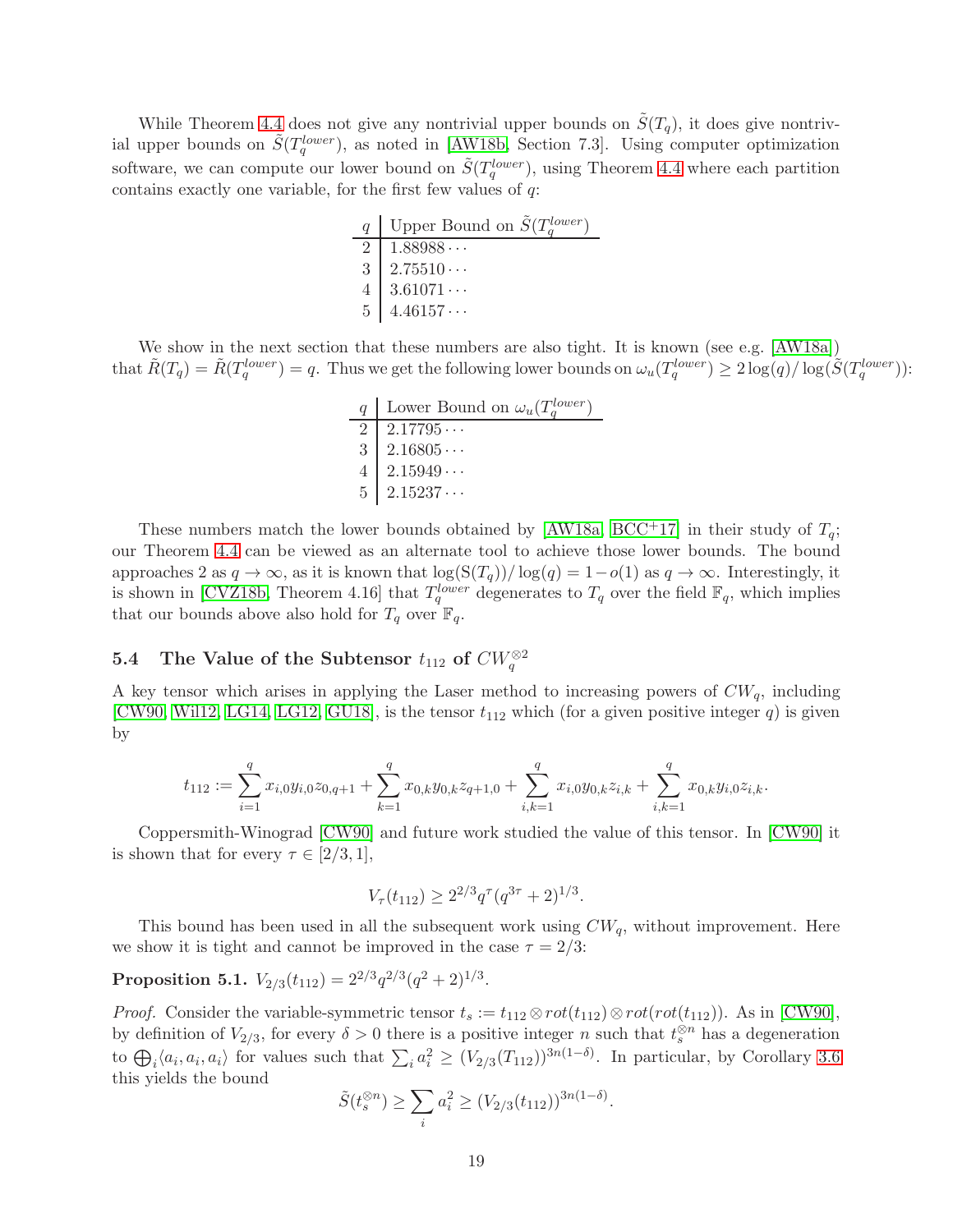Since this holds for all  $\delta > 0$ , it follows that  $\tilde{S}(t_s) \geq (V_{2/3}(t_{112}))^3 \geq 2^2 q^2 (q^2 + 2)$ .

We now upper bound  $\tilde{S}(t_s)$  using Theorem [4.4.](#page-13-0) Although we are analyzing  $t_s$ , we will make use of a partition of the variables of  $t_{112}$ . The partition is as follows:  $X_0 = \{x_{i,0} \mid i \in [q]\},\$  $X_1 = \{x_{0,k} \mid k \in [q]\},\ Y_0 = \{y_{i,0} \mid i \in [q]\},\ Y_1 = \{y_{0,k} \mid k \in [q]\},\ Z_0 = \{z_{i,k} \mid i,k \in [q]\},\$  $Z_1 = \{z_{0,q+1}\}\$ , and  $Z_2 = \{z_{q+1,0}\}\$ . Hence,  $L = \{T_{001}, T_{112}, T_{010}, T_{100}\}\$ . As in [\[CW90\]](#page-23-1), and similar to Proposition [4.7,](#page-15-1) since  $t_s$  is defined as  $t_s := t_{112} \otimes rot(t_{112}) \otimes rot(rot(t_{112}))$ , it follows that  $S(t_s) \leq \limsup_{p \in P(L)} p_X \cdot p_Y \cdot p_Z$ . We can assume, again by symmetry, that any probability distribution p on L assigns the same value v to  $T_{010}$  and  $T_{100}$ , and the same value  $1/2 - v$  to  $T_{001}$ and  $T_{112}$ . We finally get the bound:

$$
\tilde{S}(t_s) \le \limsup_{v \in [0,1/2]} (2q)^2 \cdot \frac{(q^2)^{2v}}{(2v)^{2v}(1/2 - v)^{1-2v}}.
$$

This is maximized at  $v = q^2/(2q^2 + 2)$ , which yields exactly  $\tilde{S}(t_s) \leq 2^2q^2(q^2 + 2)$ . The desired bound follows.  $\Box$ 

The only upper bound we are able to prove on  $V_{\tau}$  for  $\tau > 2/3$  is the straightforward  $V_{\tau}(t_{112}) \leq$  $V_{2/3}(t_{112})^{3\tau/2} = 2^{\tau} q^{\tau} (q^2+2)^{\tau/2}$ , which is slightly worse than the best known lower bound  $V_{\tau}(t_{112}) \ge$  $2^{2/3}q^{\tau}(q^{3\tau}+2)^{1/3}$ . It is an interesting open problem to prove tight upper bounds on  $V_{\tau}(T)$  for any nontrivial tensor T and value  $\tau > 2/3$ .  $T = t_{112}$  may be a good candidate since the Laser method seems unable to improve  $V_\tau(t_{112})$  for any  $\tau$ , even when applied to any small tensor power  $t_{112}^{\otimes n}$ .

Notice that we were able to prove a tight bound on  $S(t<sub>s</sub>)$  here: the upper bound we proved matches a lower bound which we were able to derive from Coppersmith-Winograd's analysis (which made use of the Laser Method) of  $V_\tau(t_{112})$ . In the next section we will substantially generalize this fact, by showing a tight bound on  $S(T)$  for any tensor T to which the Laser Method applies.

# <span id="page-20-0"></span>6 Slice Rank Lower Bounds via the Laser Method

In this section, we show that the Laser Method can be used to give matching upper and lower bounds on  $S(T)$  for any tensor T to which it applies. We will build off of Theorem [4.4,](#page-13-0) which we will show matches the bounds which arise in the Laser Method.

Consider any tensor T which is minimal over X, Y, Z, and let  $X = X_1 \cup \cdots \cup X_{k_X}$ , Y =  $Y_1 \cup \cdots \cup Y_{k_Y}, Z = Z_1 \cup \cdots \cup Z_{k_Z}$  be partitions of the three variable sets. Define  $T_{ijk}, L$ , and  $p_X$ for a probability distribution p on L, as in the top of Subsection [3.7.](#page-12-1) Recall in particular that  $T_{ijk}$ is T restricted to the variable sets  $X_i$ ,  $Y_j$ , and  $Z_k$ .

<span id="page-20-1"></span>**Definition 6.1.** We say that T, along with partitions of  $X, Y, Z$ , is a laser-ready tensor partition if the following three conditions are satisfied:

- (1) For every  $(i, j, k) \in [k] \times [k] \times [k]$ , either  $T_{ijk} = 0$ , or else  $T_{ijk}$  has a degeneration to a tensor  $\langle a, b, c \rangle$  with  $ab = |X_i|$ ,  $bc = |Y_j|$ , and  $ca = |Z_k|$  (i.e. a matrix multiplication tensor which is as big as possible given  $|X_i|, |Y_j|$ , and  $|Z_k|$ ).
- (2) There is an integer  $\ell$  such that  $T_{ijk} \neq 0$  only if  $i + j + k = \ell$ .
- (3)  $T$  is variable-symmetric, and the partitions are  $T$ -symmetric.

These conditions are exactly those for which the original Laser Method used by Coppersmith and Winograd  $\text{[CW90]}$  applies to T. We note that condition (3) is a simplifying assumption rather than a real condition on T: for any tensor T and partitions satisfying conditions  $(1)$  and  $(2)$ , the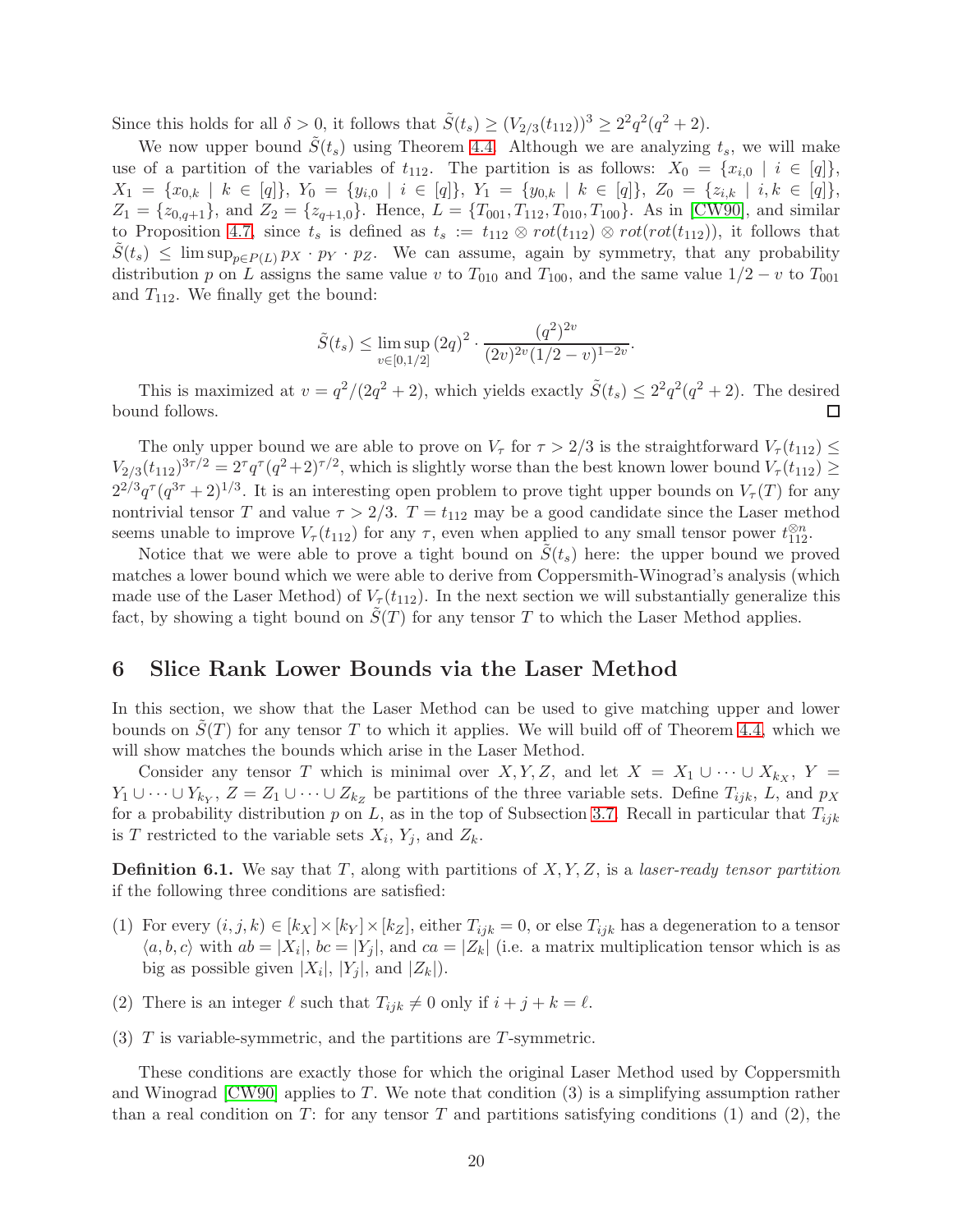tensor  $T' := T \otimes rot(T) \otimes rot(rot(T))$  along with the corresponding product partitions, satisfies all three conditions, gives at least as good a bound on  $\omega$  using the Laser Method as T and the original partitions, and more generally has  $\omega_u(T') \leq \omega_u(T)$ .

<span id="page-21-0"></span>**Theorem 6.2** ([\[CW90,](#page-23-1) [DS13,](#page-23-4) [Wil12\]](#page-24-1)). Suppose T, along with the partitions of  $X, Y, Z$ , is a laserready tensor partition. Then, for any distribution  $p \in P^{sym}(L)$ , and any positive integer n, the tensor  $T^{\otimes n}$  has a degeneration into

$$
\left(\prod_{i\in[k_X]}p(X_i)^{-p(X_i)}\right)^{n-o(n)}\odot\langle a,a,a\rangle,
$$

where

$$
a = \left(\prod_{T_{ijk} \in L} |X_i|^{p(T_{ijk})}\right)^{n/2 - o(n)}
$$

.

.

Proof. Typically, as described in [\[Wil12,](#page-24-1) Section 3], there is an additional loss in the size of the degeneration if there are multiple different distributions  $p, p'$  with the same marginals (meaning  $p(X_i) = p'(X_i)$ ,  $p(Y_j) = p'(Y_j)$ , and  $p(Z_k) = p'(Z_k)$  for all  $i, j, k$  but different values of  $V(p) :=$  $\prod_{T_{ijk}\in L} V_{\tau}(T_{ijk})^{p(T_{ijk})}$  for any  $\tau \in [2/3, 1]$ . However, because of condition (1) in the definition of a laser-ready tensor partition, the quantity  $V(p)$  is equal to

$$
\prod_{T_{ijk}\in L}(|X_i|\cdot|Y_j|\cdot|Z_k|)^{p(T_{ijk})\cdot\tau/2},
$$

and in particular satisfies  $V(p) = V(p')$  for any two distributions  $p, p'$  with the same marginals. Thus, we do not incur this loss, and we get the desired degeneration.  $\Box$ 

Our key new result about such tensor partitions is as follows:

<span id="page-21-1"></span>**Theorem 6.3.** Suppose tensor T, along with the partitions of  $X, Y, Z$ , is a laser-ready tensor partition. Then,

$$
\tilde{S}(T) = \limsup_{p \in P^{sym}(L)} p_X.
$$

*Proof.* The upper bound,  $\tilde{S}(T) \le \limsup_{p \in P^{sym}(L)} p_X$ , is given by Proposition [4.7.](#page-15-1)

For the lower bound, we know from Theorem [6.2](#page-21-0) that for all  $p \in P^{sym}(L)$ , and all positive integers n, the tensor  $T^{\otimes n}$  has a degeneration into

$$
\left(\prod_{i\in[k_X]}p(X_i)^{-p(X_i)}\right)^{n-o(n)}\odot\langle a,a,a\rangle,
$$

where

$$
a = \left(\prod_{T_{ijk} \in L} |X_i|^{p(T_{ijk})}\right)^{n/2 - o(n)}
$$

By Proposition [3.5,](#page-10-2) this means  $T^{\otimes n}$  has a degeneration to an independent tensor of size

$$
\left(\prod_{i \in [k_X]} p(X_i)^{-p(X_i)}\right)^{n - o(n)} \cdot a^2 = p_X^{n - o(n)}.
$$

Applying Propositions [3.3](#page-10-0) and [3.4](#page-10-1) implies that  $\tilde{S}(T) \ge p_X$  for all  $p \in P^{sym}(L)$ , as desired.  $\Box$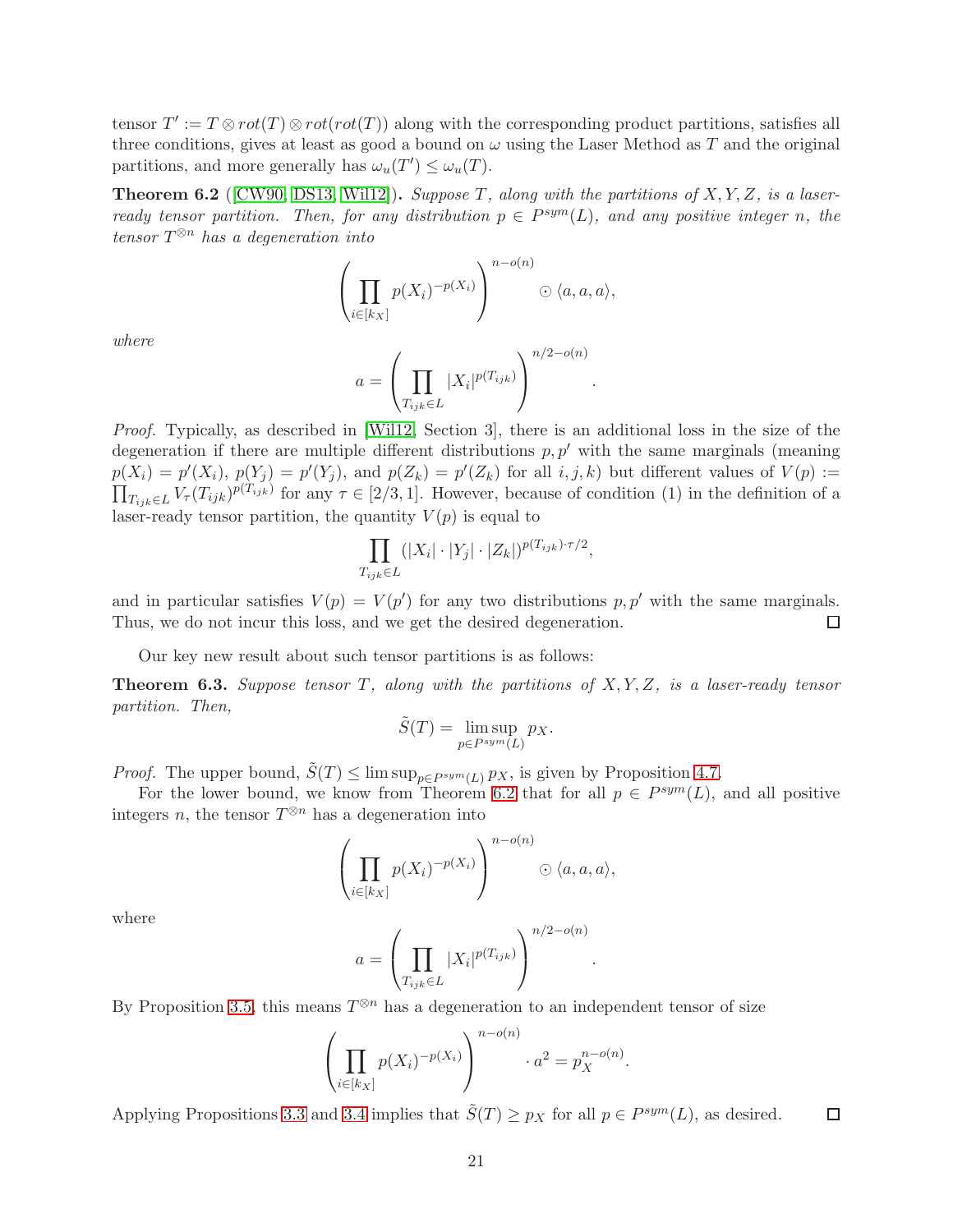**Corollary 6.4.** The upper bounds on  $\tilde{S}(CW_{q,\sigma})$ ,  $\tilde{S}(cw_{q,\sigma})$ ,  $\tilde{S}(T_q^{lower})$ , and  $\tilde{S}(T_q)$  from Section [5](#page-16-0) are tight.

*Proof.*  $CW_{q,\sigma}$ ,  $cw_{q,\sigma}$ , and  $T_q^{lower}$ , partitioned as they were in the previous section, are laser-ready tensor partitions. The tight bound for  $T_q$  follows from the degeneration to  $T_q^{lower}$  described in the previous section.  $\Box$ 

<span id="page-22-4"></span>**Corollary 6.5.** Every tensor T with a laser-ready tensor partition (including  $CW_{q,\sigma}$ ,  $cw_{q,\sigma}$ , and  $T_q^{lower}$ ) has  $\tilde{S}(T) = \tilde{Q}(T)$ .

*Proof.* All tensors satisfy  $\tilde{S}(T) \ge \tilde{Q}(T)$ . In Theorem [6.3,](#page-21-1) the upper bound on  $\tilde{S}(T)$  showed that  $T^{\otimes n}$  has a degeneration to an independent tensor of size  $\tilde{S}(T)^{n-o(n)}$ , which implies that  $\tilde{Q}(T)$  ≥  $S(T)$ .  $\Box$ 

**Corollary 6.6.** If T is a tensor with a laser-ready tensor partition, and applying the Laser method to T with this partition yields an upper bound on  $\omega$  of  $\omega_u(T) \leq c$  for some  $c > 2$ , then  $\omega_u(T) > 2$ .

*Proof.* When the Laser method shows, as in Theorem [6.2,](#page-21-0) that  $T^{\otimes n}$  has a degeneration into

$$
\left(\prod_{i\in[k_X]}p(X_i)^{-p(X_i)}\right)^{n-o(n)}\odot\langle a,a,a\rangle,
$$

the resulting upper bound on  $\omega_u(T)$  is that

$$
\left(\prod_{i\in[k_X]} p(X_i)^{-p(X_i)}\right)^{n-o(n)} \cdot a^{\omega_u(T)} \ge \tilde{R}(T)^n.
$$

In particular, since the left-hand side equals  $p_X$  when  $\omega_u(T) = 2$ , this yields  $\omega_u(T) = 2$  if and only if  $p_X = \tilde{R}(T)$ , so if it yields  $\omega_u(T) \leq c$ , then  $\tilde{S}(T) = p_X < \tilde{R}(T)^{1-\delta}$  for some  $\delta > 0$ . Combined with Theorem [3.7](#page-11-1) or Theorem [3.9,](#page-11-0) this means that  $\omega_u(T) > 2$ . □

### Acknowledgements

I would like to thank Matthias Christandl, Joshua Grochow, Ryan Williams, Virginia Vassilevska Williams, and Jeroen Zuiddam for helpful discussions and suggestions.

# References

- <span id="page-22-2"></span>[AFLG15] Andris Ambainis, Yuval Filmus, and François Le Gall. Fast matrix multiplication: limitations of the Coppersmith-Winograd method. In STOC, pages 585–593, 2015.
- <span id="page-22-1"></span>[AW18a] Josh Alman and Virginia Vassilevska Williams. Further limitations of the known approaches for matrix multiplication. In ITCS, pages 25:1–25:15, 2018.
- <span id="page-22-0"></span>[AW18b] Josh Alman and Virginia Vassilevska Williams. Limits on all known (and some unknown) approaches to matrix multiplication. In FOCS, pages 580–591, 2018.
- <span id="page-22-3"></span>[BCC+17] Jonah Blasiak, Thomas Church, Henry Cohn, Joshua A Grochow, Eric Naslund, William F Sawin, and Chris Umans. On cap sets and the group-theoretic approach to matrix multiplication. Discrete Analysis, 2017(3):1–27, 2017.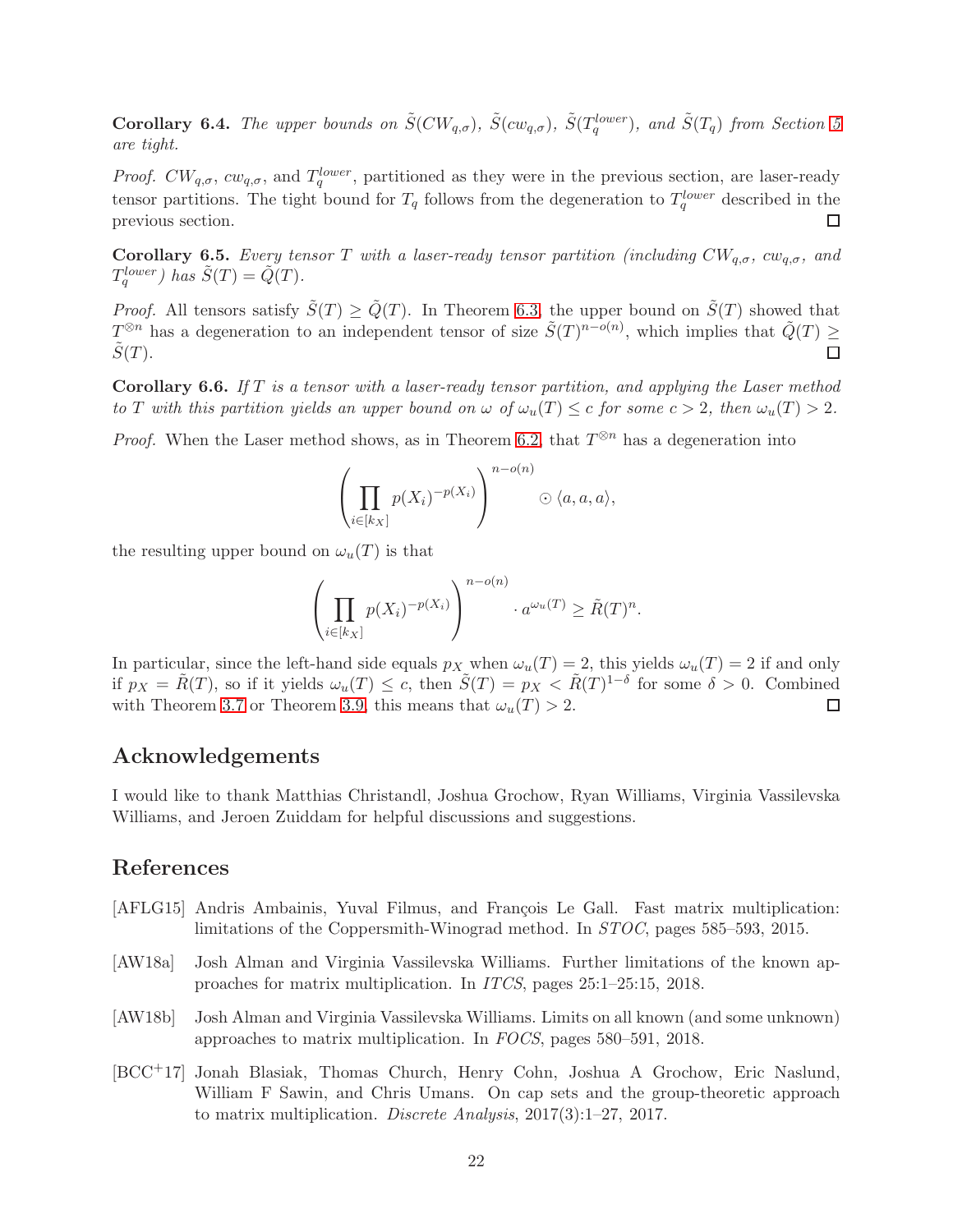- <span id="page-23-12"></span>[Bin80] Dario Bini. Border rank of ap $\times q \times 2$  tensor and the optimal approximation of a pair of bilinear forms. In International Colloquium on Automata, Languages, and Programming, pages 98–108. Springer, 1980.
- <span id="page-23-7"></span>[CLS18] Michael B Cohen, Yin Tat Lee, and Zhao Song. Solving linear programs in the current matrix multiplication time. arXiv preprint arXiv:1810.07896; to appear in STOC 2019, 2018.
- <span id="page-23-0"></span>[CU03] Henry Cohn and Christopher Umans. A group-theoretic approach to fast matrix multiplication. In FOCS, pages 438–449, 2003.
- <span id="page-23-9"></span>[CU13] Henry Cohn and Christopher Umans. Fast matrix multiplication using coherent configurations. In Proceedings of the twenty-fourth annual ACM-SIAM symposium on Discrete algorithms, pages 1074–1086. Society for Industrial and Applied Mathematics, 2013.
- <span id="page-23-11"></span>[CVZ18a] Matthias Christandl, Péter Vrana, and Jeroen Zuiddam. Barriers for fast matrix multiplication from irreversibility.  $arXiv$  e-prints, page arXiv:1812.06952, December 2018.
- <span id="page-23-15"></span>[CVZ18b] Matthias Christandl, Péter Vrana, and Jeroen Zuiddam. Universal points in the asymptotic spectrum of tensors. In Proceedings of the 50th Annual ACM SIGACT Symposium on Theory of Computing, pages 289–296. ACM, 2018.
- <span id="page-23-14"></span>[CW82] Don Coppersmith and Shmuel Winograd. On the asymptotic complexity of matrix multiplication. SIAM J. Comput., 11(3):472–492, 1982.
- <span id="page-23-1"></span>[CW90] Don Coppersmith and Shmuel Winograd. Matrix multiplication via arithmetic progressions. Journal of symbolic computation, 9(3):251–280, 1990.
- <span id="page-23-4"></span>[DS13] A.M. Davie and A. J. Stothers. Improved bound for complexity of matrix multiplication. Proceedings of the Royal Society of Edinburgh, Section: A Mathematics, 143:351–369, 4 2013.
- <span id="page-23-6"></span>[GU18] Francois Le Gall and Florent Urrutia. Improved rectangular matrix multiplication using powers of the coppersmith-winograd tensor. In SODA, pages 1029–1046, 2018.
- <span id="page-23-10"></span>[KK19] Matti Karppa and Petteri Kaski. Probabilistic tensors and opportunistic boolean matrix multiplication. In Proceedings of the Thirtieth Annual ACM-SIAM Symposium on Discrete Algorithms, pages 496–515. SIAM, 2019.
- <span id="page-23-8"></span>[KSS18] Robert Kleinberg, Will Sawin, and David Speyer. The growth rate of tri-colored sum-free sets. Discrete Analysis, Jun 2018.
- <span id="page-23-5"></span>[LG12] François Le Gall. Faster algorithms for rectangular matrix multiplication. In FOCS, pages 514–523, 2012.
- <span id="page-23-3"></span>[LG14] François Le Gall. Powers of tensors and fast matrix multiplication. In *ISSAC*, pages 296–303, 2014.
- <span id="page-23-13"></span>[Sch81] A. Schönhage. Partial and total matrix multiplication. SIAM J. Comput., 10(3):434– 455, 1981.
- <span id="page-23-2"></span>[Str69] Volker Strassen. Gaussian elimination is not optimal. Numerische mathematik, 13(4):354–356, 1969.